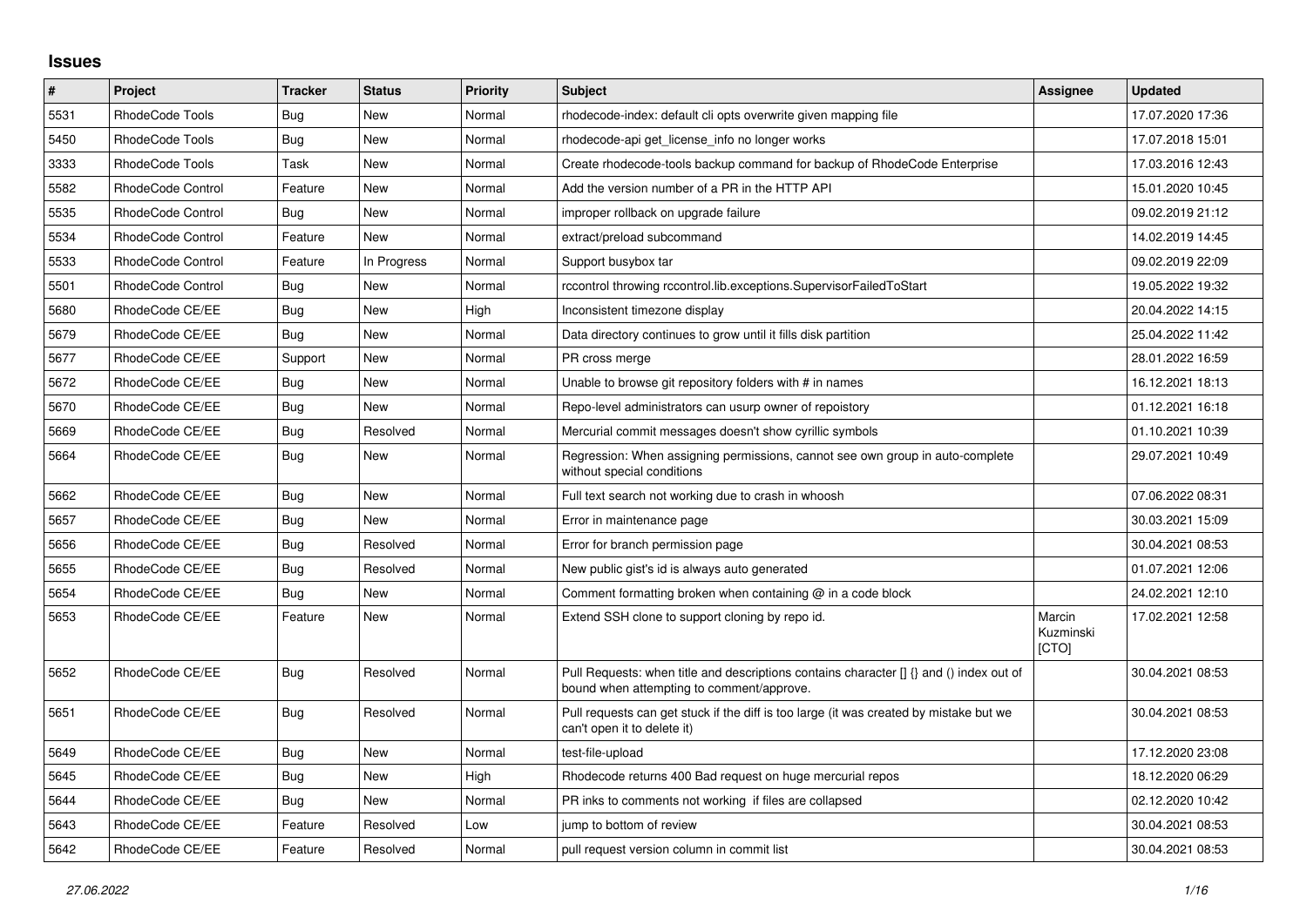| $\sharp$ | Project         | <b>Tracker</b> | <b>Status</b> | <b>Priority</b> | <b>Subject</b>                                                                                                     | Assignee | <b>Updated</b>   |
|----------|-----------------|----------------|---------------|-----------------|--------------------------------------------------------------------------------------------------------------------|----------|------------------|
| 5641     | RhodeCode CE/EE | Feature        | New           | Normal          | "Add draft" / (x) button usability                                                                                 |          | 30.11.2020 20:53 |
| 5639     | RhodeCode CE/EE | Support        | New           | High            | 500 Internal Server Error   The server has either erred  after importing Database<br>from backup                   |          | 22.11.2020 09:15 |
| 5638     | RhodeCode CE/EE | Feature        | New           | Normal          | Add "Copy full url path" button                                                                                    |          | 05.02.2021 20:23 |
| 5637     | RhodeCode CE/EE | Feature        | New           | Normal          | Clone URL templates - add per repository/namespace                                                                 |          | 29.10.2020 09:38 |
| 5636     | RhodeCode CE/EE | Bug            | Resolved      | High            | Remap and Rescan 500 Internal Server Error                                                                         |          | 30.04.2021 08:53 |
| 5635     | RhodeCode CE/EE | Feature        | Resolved      | Normal          | Remember column sorted by of the "Pull Requests You Participate In" table                                          |          | 30.11.2020 22:30 |
| 5634     | RhodeCode CE/EE | <b>Bug</b>     | Resolved      | Normal          | Quick Search Toolbar bugs out if pull request contains unicode double quote<br>character "                         |          | 12.10.2020 23:13 |
| 5633     | RhodeCode CE/EE | Bug            | Resolved      | Normal          | Moderately large pull requests fail because inefficient use of reviewer_data_json<br>column in pull requests table |          | 12.10.2020 23:13 |
| 5632     | RhodeCode CE/EE | Bug            | New           | Normal          | Missing Parent Folder for Personal Repo lacks proper handling                                                      |          | 03.08.2020 07:56 |
| 5631     | RhodeCode CE/EE | Feature        | New           | Normal          | Change target of PR                                                                                                |          | 31.07.2020 17:05 |
| 5630     | RhodeCode CE/EE | Bug            | New           | Normal          | Inline comments do not follow the line of code                                                                     |          | 21.07.2020 11:25 |
| 5629     | RhodeCode CE/EE | Bug            | New           | Normal          | Diff truncated on small files                                                                                      |          | 21.07.2020 08:58 |
| 5626     | RhodeCode CE/EE | <b>Bug</b>     | New           | Normal          | Whoosh full-text indexing is fully indexing all repos, not recognizing forks                                       |          | 02.07.2020 19:24 |
| 5624     | RhodeCode CE/EE | Bug            | New           | Normal          | Timeout when trying to test SMTP email configuration                                                               |          | 01.07.2020 20:01 |
| 5623     | RhodeCode CE/EE | <b>Bug</b>     | Resolved      | Normal          | Credentials for remote repository URL leaking in Repository Header                                                 |          | 22.07.2020 00:47 |
| 5622     | RhodeCode CE/EE | Bug            | Resolved      | High            | Upgrade from 4.18.3 to 4.19.3 broke all PRs                                                                        |          | 28.07.2020 16:44 |
| 5621     | RhodeCode CE/EE | <b>Bug</b>     | Resolved      | Urgent          | $LDAP + User Groups authentication playing not working after upgrade to 4.19.x$                                    |          | 15.06.2020 17:56 |
| 5620     | RhodeCode CE/EE | Bug            | Resolved      | Normal          | Regression of mail rendering in Thunderbird                                                                        |          | 15.06.2020 16:45 |
| 5619     | RhodeCode CE/EE | Bug            | Resolved      | Normal          | Setting Landing Commit to SVN Trunk results in Files tab hitting a 404                                             |          | 04.06.2020 23:51 |
| 5618     | RhodeCode CE/EE | Support        | New           | Normal          | Getting HTTP 502 Bad Gateway when trying to push (or clone) on a slow network                                      |          | 27.05.2020 21:56 |
| 5617     | RhodeCode CE/EE | Feature        | New           | Normal          | Allow PRs to non-head bookmarks                                                                                    |          | 20.05.2020 12:25 |
| 5615     | RhodeCode CE/EE | Feature        | Resolved      | Normal          | Misleading message in PR diff view "File was deleted in this version"                                              | Daniel D | 23.04.2020 17:40 |
| 5614     | RhodeCode CE/EE | Feature        | Resolved      | Normal          | Show context function name in hg diffs                                                                             |          | 23.04.2020 13:43 |
| 5613     | RhodeCode CE/EE | Feature        | New           | Low             | Feature Request: Issue tracker link in new tab/window                                                              |          | 03.10.2021 23:25 |
| 5612     | RhodeCode CE/EE | Bug            | New           | Low             | CPU cores getting maxed out by VCSServer on Repository Size request                                                |          | 03.10.2021 23:25 |
| 5611     | RhodeCode CE/EE | Feature        | Resolved      | Normal          | Add information "is the pull request up to date?" in the PR page                                                   |          | 03.10.2021 23:24 |
| 5610     | RhodeCode CE/EE | Bug            | Resolved      | Normal          | Files navigation looses the at= <name> marker</name>                                                               | Daniel D | 03.10.2021 23:23 |
| 5609     | RhodeCode CE/EE | Support        | Resolved      | Normal          | Change git diff algorithm                                                                                          |          | 31.03.2020 22:08 |
| 5608     | RhodeCode CE/EE | <b>Bug</b>     | Resolved      | High            | svn+ssh user set incorrectly                                                                                       | Daniel D | 31.03.2020 18:21 |
| 5606     | RhodeCode CE/EE | Bug            | Resolved      | High            | SVN + ssh subdirectory failure                                                                                     | Daniel D | 09.04.2020 03:29 |
| 5605     | RhodeCode CE/EE | Bug            | Resolved      | Normal          | Cannot set subversion compatibility to 1.10                                                                        |          | 30.03.2020 17:27 |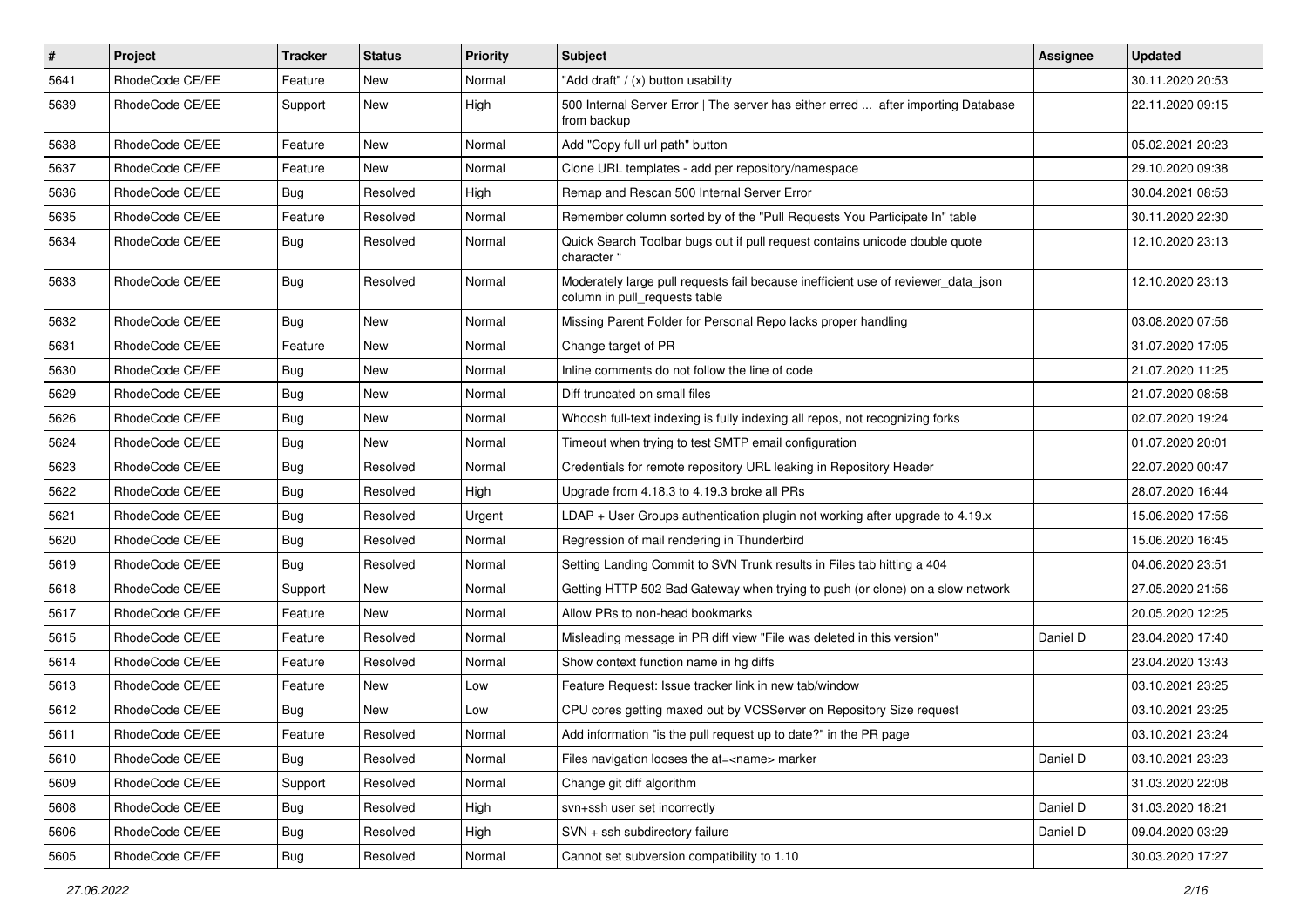| $\vert$ # | Project         | <b>Tracker</b> | <b>Status</b> | <b>Priority</b> | Subject                                                                                        | Assignee        | <b>Updated</b>   |
|-----------|-----------------|----------------|---------------|-----------------|------------------------------------------------------------------------------------------------|-----------------|------------------|
| 5604      | RhodeCode CE/EE | <b>Bug</b>     | Resolved      | High            | Search error on second result page                                                             | Daniel D        | 30.03.2020 16:01 |
| 5603      | RhodeCode CE/EE | Feature        | Resolved      | Normal          | Code search - highlight matching search terms                                                  |                 | 30.03.2020 11:16 |
| 5602      | RhodeCode CE/EE | Feature        | Resolved      | Normal          | Copy full path only copies partial                                                             | Daniel D        | 30.03.2020 16:04 |
| 5601      | RhodeCode CE/EE | Feature        | Resolved      | Normal          | Default navigation should be by branch name not commit id                                      |                 | 04.06.2020 23:51 |
| 5600      | RhodeCode CE/EE | Feature        | New           | Normal          | Change default repository landing page                                                         |                 | 27.01.2021 01:04 |
| 5599      | RhodeCode CE/EE | <b>Bug</b>     | Resolved      | Normal          | SVN navigation to trunk fails                                                                  | Daniel D        | 04.04.2020 11:21 |
| 5596      | RhodeCode CE/EE | <b>Bug</b>     | Resolved      | Normal          | Pull Request duplicated after description edit                                                 |                 | 14.04.2020 13:28 |
| 5595      | RhodeCode CE/EE | Feature        | New           | Normal          | Group code review mail notification                                                            |                 | 03.03.2020 10:17 |
| 5594      | RhodeCode CE/EE | <b>Bug</b>     | Resolved      | Normal          | Credentials in Repository Settings for Pull requests are exposed                               |                 | 28.05.2020 20:25 |
| 5593      | RhodeCode CE/EE | Support        | New           | Normal          | SSH connections                                                                                |                 | 17.02.2020 16:18 |
| 5590      | RhodeCode CE/EE | <b>Bug</b>     | New           | Normal          | Pull Request creation takes 2 minutes                                                          |                 | 28.05.2020 20:48 |
| 5588      | RhodeCode CE/EE | <b>Bug</b>     | New           | Normal          | wrong rendering of issue tracker pattern                                                       |                 | 29.01.2020 11:24 |
| 5587      | RhodeCode CE/EE | <b>Bug</b>     | Resolved      | Normal          | Broken metatags in 4.18.1                                                                      | Marcin Lulek    | 29.01.2020 11:46 |
| 5586      | RhodeCode CE/EE | Feature        | New           | Normal          | @mention should be a link                                                                      |                 | 29.01.2020 11:46 |
| 5585      | RhodeCode CE/EE | Feature        | Resolved      | Normal          | Minimize downtime on rccontrol upgrade                                                         |                 | 27.03.2020 09:45 |
| 5584      | RhodeCode CE/EE | Feature        | New           | Normal          | "update pull request link" message on vcs client                                               |                 | 23.01.2020 10:32 |
| 5583      | RhodeCode CE/EE | Feature        | Resolved      | Normal          | rcextensions hook for pull request comment                                                     |                 | 23.04.2020 13:42 |
| 5581      | RhodeCode CE/EE | Feature        | Resolved      | Normal          | expose `send_email` option in the HTTP API, for `comment_commit` and<br>`comment pull request` | Daniel D        | 29.01.2020 11:46 |
| 5579      | RhodeCode CE/EE | Bug            | Resolved      | Normal          | JS bug when a commit message can be parsed as a number                                         | Daniel D        | 20.01.2020 10:04 |
| 5576      | RhodeCode CE/EE | <b>Bug</b>     | Resolved      | High            | Hosting many repositories                                                                      | Craig Fairhurst | 12.02.2020 12:55 |
| 5575      | RhodeCode CE/EE | Bug            | Resolved      | Low             | Filtering username containing '-' does not work in Admin audit log panel                       |                 | 20.01.2020 10:04 |
| 5574      | RhodeCode CE/EE | Feature        | Resolved      | Normal          | hg: Information for external hooks                                                             |                 | 30.07.2020 15:40 |
| 5573      | RhodeCode CE/EE | <b>Bug</b>     | Resolved      | Normal          | Wrong notification Base Url for Email-Integrations                                             |                 | 16.01.2020 08:53 |
| 5571      | RhodeCode CE/EE | <b>Bug</b>     | Resolved      | Normal          | redmine does not work with firefox any more                                                    |                 | 25.10.2019 12:38 |
| 5570      | RhodeCode CE/EE | <b>Bug</b>     | New           | Normal          | Remap repositories always fail in RhodeCode community                                          |                 | 04.10.2019 14:50 |
| 5569      | RhodeCode CE/EE | <b>Bug</b>     | Resolved      | Normal          | SshWrapper error                                                                               |                 | 21.01.2020 02:02 |
| 5567      | RhodeCode CE/EE | <b>Bug</b>     | Resolved      | High            | Error after PR was updated                                                                     |                 | 20.01.2020 10:04 |
| 5561      | RhodeCode CE/EE | <b>Bug</b>     | Resolved      | Normal          | PR diff doesn't update when target changes                                                     |                 | 21.05.2020 11:53 |
| 5560      | RhodeCode CE/EE | <b>Bug</b>     | Resolved      | High            | Check all permission API function to flush caches for auth_perms                               |                 | 08.06.2021 23:56 |
| 5559      | RhodeCode CE/EE | <b>Bug</b>     | New           | Normal          | Timezone handling issue on repos list                                                          |                 | 07.07.2019 22:19 |
| 5558      | RhodeCode CE/EE | <b>Bug</b>     | Resolved      | Low             | Commit compare window covers text                                                              |                 | 08.07.2019 18:12 |
| 5557      | RhodeCode CE/EE | <b>Bug</b>     | Resolved      | Normal          | Consider removing slashes from the RSS feed names                                              |                 | 31.10.2019 19:54 |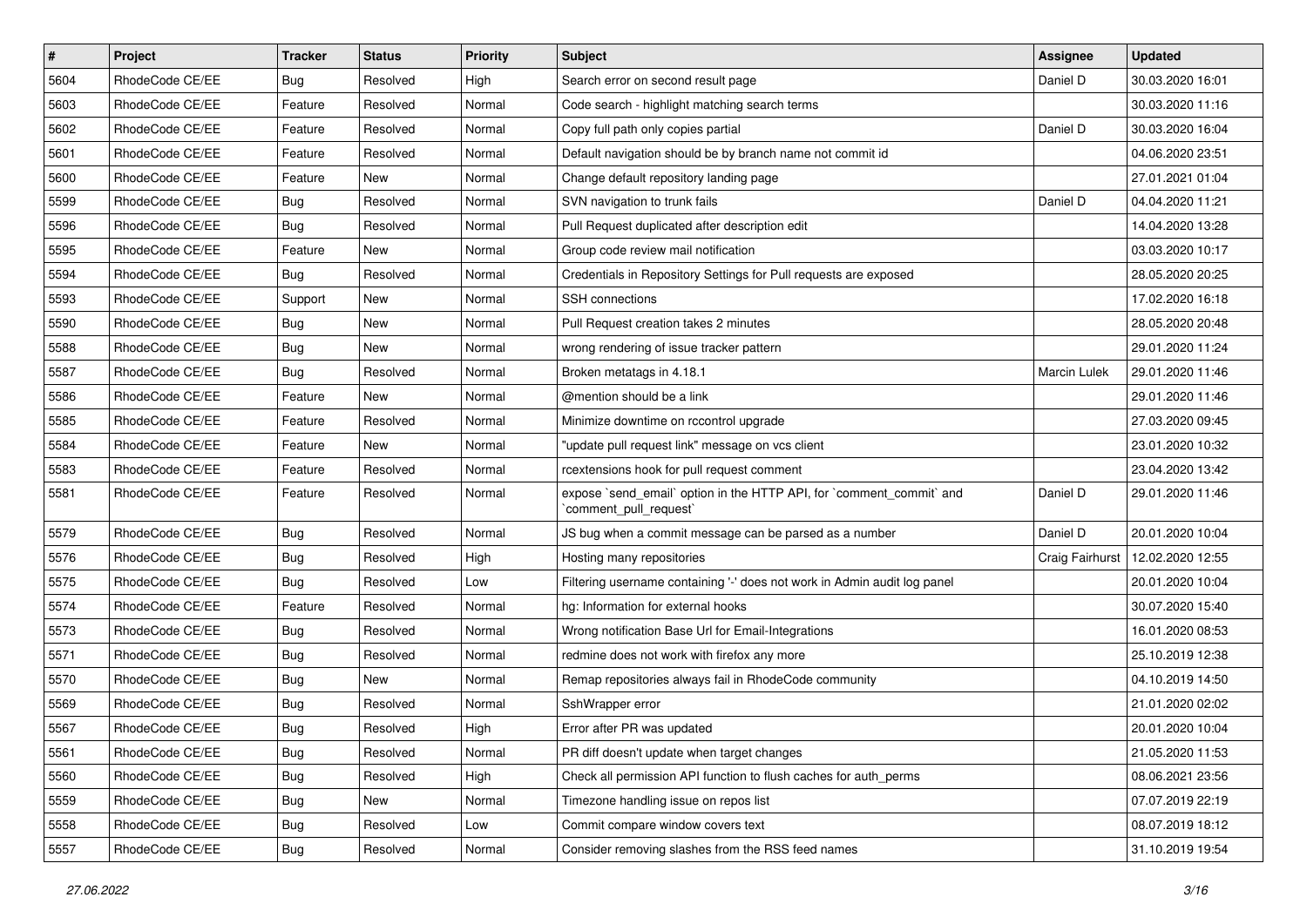| $\sharp$ | <b>Project</b>  | Tracker    | <b>Status</b> | <b>Priority</b> | Subject                                                                                                                           | Assignee           | <b>Updated</b>   |
|----------|-----------------|------------|---------------|-----------------|-----------------------------------------------------------------------------------------------------------------------------------|--------------------|------------------|
| 5556     | RhodeCode CE/EE | <b>Bug</b> | New           | Normal          | After upgrade RhodeCode Enterprise, pull request via API adds repo owner as<br>default reviewer                                   |                    | 01.01.2020 13:09 |
| 5555     | RhodeCode CE/EE | Bug        | Resolved      | Normal          | Making Repository Public does not update the Default User Permissions                                                             |                    | 28.05.2020 20:26 |
| 5554     | RhodeCode CE/EE | Support    | Resolved      | Normal          | How to increase number of commits shown in pagination on dashboard and<br>changelog                                               |                    | 21.01.2020 02:08 |
| 5553     | RhodeCode CE/EE | Bug        | <b>New</b>    | Normal          | Exceptions Tracker - Exception ID: 140095575901360 after upgrade to the lastes<br>version                                         | Thierry<br>Wynsdau | 10.07.2019 10:33 |
| 5552     | RhodeCode CE/EE | Feature    | <b>New</b>    | High            | PR dependency across repos                                                                                                        |                    | 22.06.2019 01:15 |
| 5550     | RhodeCode CE/EE | <b>Bug</b> | New           | Normal          | 500 Internal Server Error   The server has either erred or is incapable of performing<br>the requested operation.                 |                    | 18.04.2019 17:12 |
| 5548     | RhodeCode CE/EE | Feature    | New           | Normal          | Initial Search API                                                                                                                | Peter Colledge     | 07.07.2019 22:21 |
| 5547     | RhodeCode CE/EE | <b>Bug</b> | New           | Normal          | UI not consistent between Firefox and Chrome                                                                                      |                    | 01.03.2019 23:35 |
| 5546     | RhodeCode CE/EE | Support    | Resolved      | Normal          | experiments with mercurial 4.9                                                                                                    |                    | 26.03.2019 09:23 |
| 5545     | RhodeCode CE/EE | Bug        | New           | Normal          | Merge commit to contain the username/reponame of the origin                                                                       |                    | 28.02.2019 13:46 |
| 5544     | RhodeCode CE/EE | Support    | Resolved      | Normal          | Use of authentication token with LDAP account results in account lockout when max<br>bad password attempts are configured in LDAP |                    | 27.02.2019 10:09 |
| 5543     | RhodeCode CE/EE | Feature    | New           | Normal          | Repo API should have equivalent get_repo_audit_logs() to User API call<br>get_user_audit_logs()                                   |                    | 26.02.2019 12:22 |
| 5541     | RhodeCode CE/EE | Support    | New           | Normal          | <b>SVN Settings: Repository Patterns</b>                                                                                          |                    | 16.12.2019 15:35 |
| 5540     | RhodeCode CE/EE | Bug        | New           | Normal          | Rhode Code 4.15.2 VCS Caching(?) behaviour                                                                                        |                    | 25.02.2019 17:01 |
| 5538     | RhodeCode CE/EE | <b>Bug</b> | New           | Normal          | internal server error (UnicodeDecodeError) during rhodecode-index request                                                         |                    | 20.02.2019 14:43 |
| 5537     | RhodeCode CE/EE | Task       | Resolved      | Normal          | Add owner to create pull request API                                                                                              |                    | 28.02.2019 13:52 |
| 5536     | RhodeCode CE/EE | Feature    | Resolved      | Low             | Ability to disable server-side SSH key generation                                                                                 |                    | 28.02.2019 13:52 |
| 5530     | RhodeCode CE/EE | <b>Bug</b> | Resolved      | Normal          | Email integration has incorrect url                                                                                               |                    | 09.02.2019 10:33 |
| 5528     | RhodeCode CE/EE | <b>Bug</b> | Resolved      | High            | Empty Unicode file causes the PR to return HTTP 500                                                                               |                    | 28.02.2019 13:52 |
| 5527     | RhodeCode CE/EE | Support    | New           | Normal          | API: expose human readable failure reason                                                                                         |                    | 30.01.2019 17:43 |
| 5524     | RhodeCode CE/EE | Bug        | New           | High            | Cannot log into RhodeCode anymore                                                                                                 |                    | 15.01.2019 17:08 |
| 5523     | RhodeCode CE/EE | Bug        | Resolved      | High            | user from AD is asked to change his password when logs in.                                                                        | Thierry<br>Wynsdau | 28.05.2020 20:28 |
| 5522     | RhodeCode CE/EE | Bug        | Resolved      | Low             | vcsserver fails when url contains extra "/"                                                                                       |                    | 28.02.2019 13:52 |
| 5521     | RhodeCode CE/EE | Bug        | Resolved      | Normal          | Proxing SVN http requests does not work when using prefix for rhodecode.                                                          |                    | 28.02.2019 13:52 |
| 5520     | RhodeCode CE/EE | Feature    | Resolved      | Normal          | Show the head commits shas when the merge is prevented due to multiple heads                                                      |                    | 28.02.2019 13:52 |
| 5519     | RhodeCode CE/EE | <b>Bug</b> | New           | High            | User unable to fork the repo despite setting Repository Forking to Disabled                                                       |                    | 11.12.2018 22:21 |
| 5518     | RhodeCode CE/EE | Bug        | Resolved      | Normal          | Zero-sized files in /rhodecode/config/rcextensions/examples                                                                       |                    | 21.01.2020 02:18 |
| 5517     | RhodeCode CE/EE | <b>Bug</b> | Resolved      | Urgent          | Problem with upgrading to Community-4.15                                                                                          |                    | 11.12.2018 06:32 |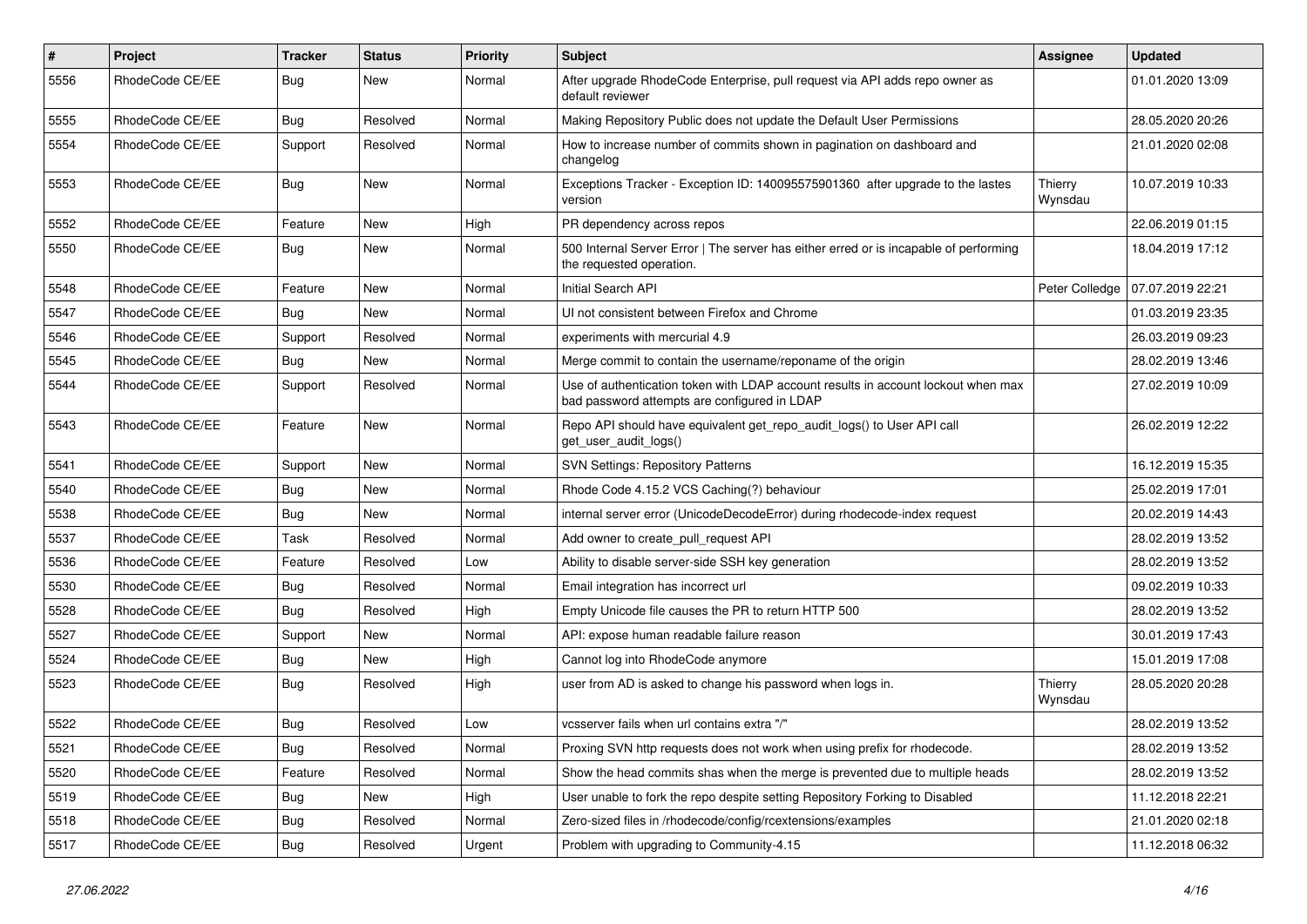| $\pmb{\#}$ | <b>Project</b>  | Tracker    | <b>Status</b> | <b>Priority</b> | Subject                                                                                                    | Assignee           | <b>Updated</b>   |
|------------|-----------------|------------|---------------|-----------------|------------------------------------------------------------------------------------------------------------|--------------------|------------------|
| 5516       | RhodeCode CE/EE | Support    | Resolved      | High            | Cannot log into RhodeCode                                                                                  | Thierry<br>Wynsdau | 28.05.2020 20:28 |
| 5515       | RhodeCode CE/EE | Bug        | Resolved      | Normal          | PR default reviewer is incorrect                                                                           |                    | 28.02.2019 13:52 |
| 5513       | RhodeCode CE/EE | <b>Bug</b> | Resolved      | High            | Gist: GitHub flavoured markdown gist creation fails                                                        |                    | 07.07.2019 22:21 |
| 5512       | RhodeCode CE/EE | Bug        | <b>New</b>    | Normal          | Show commit phase in summary view                                                                          |                    | 09.11.2018 21:37 |
| 5511       | RhodeCode CE/EE | Feature    | New           | Normal          | New feature to synchronize the fork with the remote repo from the summary page                             |                    | 13.11.2018 01:23 |
| 5510       | RhodeCode CE/EE | <b>Bug</b> | New           | High            | AssertionError: unexpected parameters: user agent & hook type                                              |                    | 31.07.2021 11:14 |
| 5509       | RhodeCode CE/EE | <b>Bug</b> | New           | Normal          | Remove `limportant attributes` from UI elements                                                            |                    | 07.12.2018 07:40 |
| 5507       | RhodeCode CE/EE | <b>Bug</b> | Resolved      | Normal          | Markdown rendering needs improvement                                                                       |                    | 15.08.2019 15:40 |
| 5506       | RhodeCode CE/EE | <b>Bug</b> | New           | Normal          | Web UI fonts are not looking good and is difficult to read for people with low vision                      |                    | 26.10.2018 09:38 |
| 5505       | RhodeCode CE/EE | <b>Bug</b> | Resolved      | Normal          | Notification emails from RhodeCode is garbled in Outlook 2016 web client                                   |                    | 07.12.2018 09:49 |
| 5504       | RhodeCode CE/EE | Feature    | New           | Normal          | Buttons to copy commit hash and to expand the commit message in the repo<br>summary view                   |                    | 26.10.2018 00:59 |
| 5503       | RhodeCode CE/EE | Support    | <b>New</b>    | Normal          | failed to upgrade to 4.13.3                                                                                |                    | 06.11.2018 18:28 |
| 5502       | RhodeCode CE/EE | <b>Bug</b> | Resolved      | High            | 500 error when using multiple custom branch permissions                                                    |                    | 07.12.2018 09:49 |
| 5500       | RhodeCode CE/EE | <b>Bug</b> | New           | Normal          | How to enable/set "RC_SKIP_HOOKS" to disable svn hooks?                                                    |                    | 02.10.2018 07:45 |
| 5499       | RhodeCode CE/EE | Support    | New           | Normal          | ERROR [celery.worker.consumer.consumer] consumer: Cannot connect                                           |                    | 11.09.2018 08:39 |
| 5497       | RhodeCode CE/EE | Support    | <b>New</b>    | Normal          | hg push hangs                                                                                              |                    | 30.08.2018 22:15 |
| 5496       | RhodeCode CE/EE | Support    | New           | Normal          | database migration 4.11.6 mysql to 4.12.4 postgres                                                         |                    | 27.08.2018 21:17 |
| 5495       | RhodeCode CE/EE | Support    | New           | Normal          | Idap to crowd users_groups sync source                                                                     |                    | 10.09.2018 22:09 |
| 5494       | RhodeCode CE/EE | Bug        | New           | Normal          | rccontrol's python package management causes slow VCS SSH                                                  |                    | 02.04.2019 11:56 |
| 5492       | RhodeCode CE/EE | <b>Bug</b> | New           | Normal          | VCSServer + SVN 1.10                                                                                       |                    | 26.07.2018 15:01 |
| 5491       | RhodeCode CE/EE | Support    | <b>New</b>    | Urgent          | Upgrade RhodeCode Community + VCSSERVER from 4.10.4 to 4.12.4, pull request<br>stop working with reviewers |                    | 30.08.2018 09:47 |
| 5490       | RhodeCode CE/EE | Bug        | Resolved      | Normal          | Changes to repo group permissions via API are not audit logged                                             |                    | 28.02.2019 13:52 |
| 5489       | RhodeCode CE/EE | Bug        | Resolved      | High            | grant_user_permission_to_repo_group API call fails to set permissions on child<br>repos                    |                    | 11.07.2018 09:57 |
| 5484       | RhodeCode CE/EE | Support    | <b>New</b>    | Normal          | Setting up ssh, remote hg not found                                                                        |                    | 06.07.2018 23:41 |
| 5482       | RhodeCode CE/EE | <b>Bug</b> | Resolved      | Normal          | Changing a repo's 'Remote pull uri' in its Settings fails with 'No repo type specified'                    |                    | 31.10.2018 08:37 |
| 5475       | RhodeCode CE/EE | Bug        | New           | Normal          | Unable to locate user in OpenLDAP directory via Idaps                                                      |                    | 08.06.2018 20:06 |
| 5471       | RhodeCode CE/EE | Bug        | New           | Normal          | Webhook integration failing: need more than 3 values to unpack                                             |                    | 01.06.2018 02:26 |
| 5469       | RhodeCode CE/EE | Feature    | Resolved      | Normal          | elastisearch > 2.x not supported ?                                                                         |                    | 21.01.2020 02:19 |
| 5468       | RhodeCode CE/EE | Support    | New           | Normal          | Check logic for updating last commit for repository groups                                                 |                    | 30.08.2018 09:47 |
| 5462       | RhodeCode CE/EE | <b>Bug</b> | New           | Normal          | create_repo api fails with celery enabled                                                                  |                    | 10.07.2018 17:49 |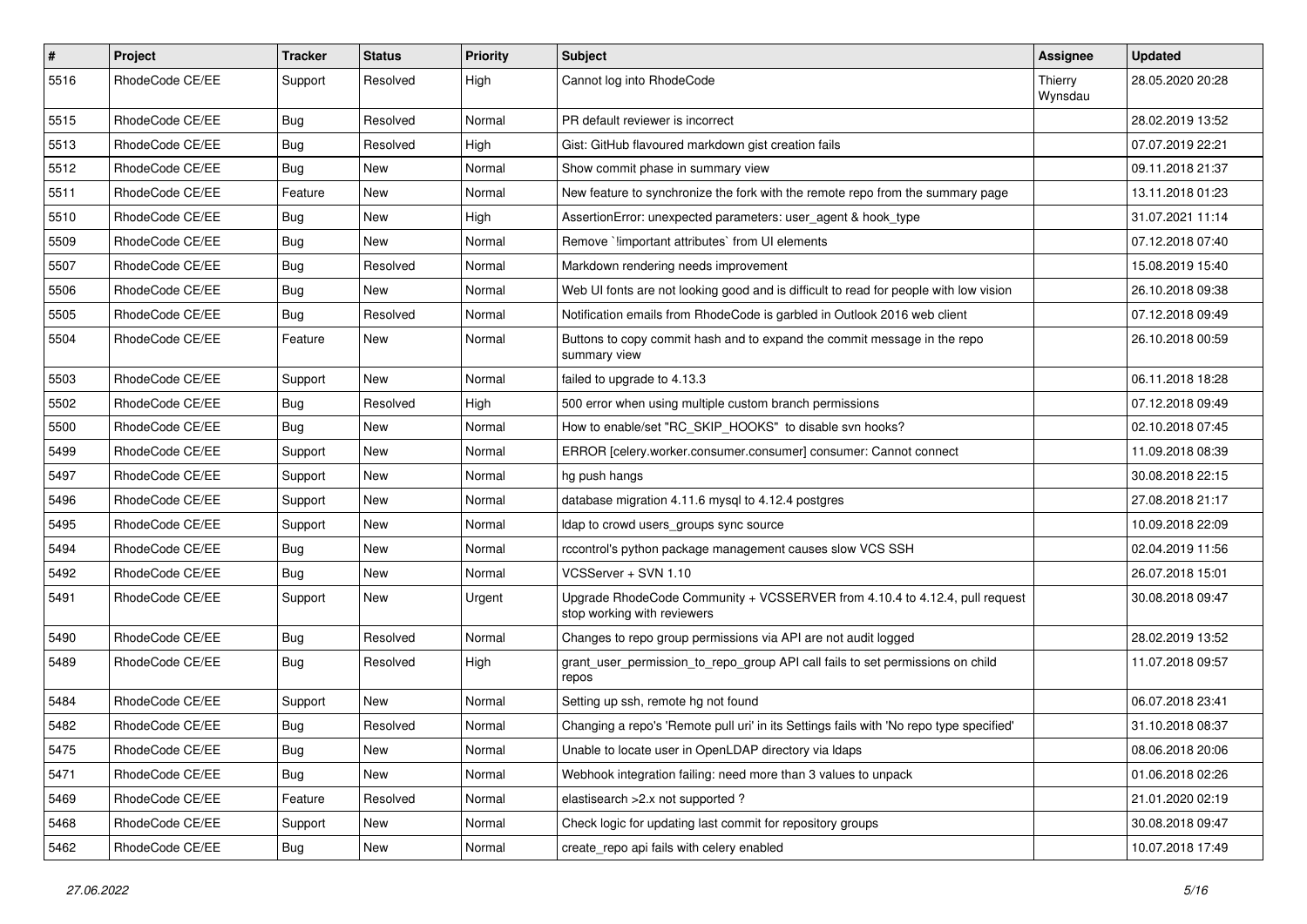| $\vert$ # | Project         | <b>Tracker</b> | <b>Status</b> | <b>Priority</b> | <b>Subject</b>                                                                                                                                                                       | Assignee                     | <b>Updated</b>   |
|-----------|-----------------|----------------|---------------|-----------------|--------------------------------------------------------------------------------------------------------------------------------------------------------------------------------------|------------------------------|------------------|
| 5461      | RhodeCode CE/EE | Bug            | Resolved      | Normal          | Changes to user group permissions via API are not audit logged                                                                                                                       |                              | 30.08.2018 09:47 |
| 5460      | RhodeCode CE/EE | Bug            | <b>New</b>    | Low             | Repo creation stuck when remote clone returns partial http code 500                                                                                                                  |                              | 06.07.2018 19:14 |
| 5457      | RhodeCode CE/EE | Bug            | Resolved      | Normal          | Internal server error on full-text search settings page with Elasticsearch                                                                                                           |                              | 16.04.2018 09:08 |
| 5444      | RhodeCode CE/EE | Bug            | Resolved      | Normal          | Error while creating a pull request on a Mercurial repository                                                                                                                        |                              | 17.04.2018 22:29 |
| 5442      | RhodeCode CE/EE | Feature        | Resolved      | Low             | Preview of Jupyter notebooks                                                                                                                                                         | Marcin<br>Kuzminski<br>[CTO] | 16.01.2019 16:33 |
| 5441      | RhodeCode CE/EE | Feature        | <b>New</b>    | Low             | Some files not parsed as XML files                                                                                                                                                   | Marcin<br>Kuzminski<br>[CTO] | 12.06.2018 12:23 |
| 5436      | RhodeCode CE/EE | <b>Bug</b>     | Resolved      | High            | Unable To Open Pull Request in 4.11.2                                                                                                                                                |                              | 14.02.2018 11:14 |
| 5434      | RhodeCode CE/EE | <b>Bug</b>     | Resolved      | Immediate       | Locale problem                                                                                                                                                                       |                              | 01.10.2021 09:51 |
| 5433      | RhodeCode CE/EE | <b>Bug</b>     | Resolved      | High            | RhodeCode Community 4.11 doesn't handle HG largefiles extension                                                                                                                      |                              | 01.02.2018 20:08 |
| 5414      | RhodeCode CE/EE | Bug            | <b>New</b>    | High            | When Opening New Pull Request, Target Revision Default Is Undesireable                                                                                                               |                              | 11.04.2018 23:20 |
| 5412      | RhodeCode CE/EE | Bug            | Resolved      | Normal          | Webhook for "pullrequest commented" event returns incomplete data                                                                                                                    |                              | 27.02.2018 18:00 |
| 5410      | RhodeCode CE/EE | Bug            | <b>New</b>    | Normal          | After converting to CE, we get the following error when trying to view some repos in<br>the UI: "UnicodeDecodeError: 'ascii' codec can't decode byte" (full error in<br>Description) |                              | 25.01.2018 20:45 |
| 5406      | RhodeCode CE/EE | Bug            | <b>New</b>    | Normal          | <b>Installer Fails</b>                                                                                                                                                               |                              | 01.12.2017 11:52 |
| 5405      | RhodeCode CE/EE | Bug            | <b>New</b>    | Normal          | Add repository from UI leads to HTTP/404                                                                                                                                             |                              | 28.11.2017 11:39 |
| 5404      | RhodeCode CE/EE | Task           | <b>New</b>    | Normal          | Add an option to detach review rules when deleting an user                                                                                                                           |                              | 22.11.2017 11:23 |
| 5400      | RhodeCode CE/EE | Task           | <b>New</b>    | Normal          | User group - subgroup support                                                                                                                                                        |                              | 06.11.2017 22:00 |
| 5399      | RhodeCode CE/EE | <b>Bug</b>     | In Progress   | High            | Issues with Git LFS integration                                                                                                                                                      |                              | 07.07.2019 22:21 |
| 5396      | RhodeCode CE/EE | Feature        | Resolved      | Normal          | Merge state with shadow repo should be created during pull request                                                                                                                   |                              | 12.10.2017 21:57 |
| 5395      | RhodeCode CE/EE | Support        | Resolved      | Normal          | Svn protocols and performance                                                                                                                                                        |                              | 04.04.2019 18:08 |
| 5394      | RhodeCode CE/EE | Support        | <b>New</b>    | Normal          | SVN to Git / Mercurial Migration                                                                                                                                                     |                              | 03.10.2017 09:29 |
| 5391      | RhodeCode CE/EE | Task           | Resolved      | High            | Secure Email change                                                                                                                                                                  |                              | 17.04.2018 21:50 |
| 5386      | RhodeCode CE/EE | Task           | Resolved      | Normal          | Increase security for Email Change                                                                                                                                                   | Marcin<br>Kuzminski<br>[CTO] | 17.02.2018 17:29 |
| 5382      | RhodeCode CE/EE | Feature        | New           | Normal          | Support for repository aliases                                                                                                                                                       | Marcin<br>Kuzminski<br>[CTO] | 04.09.2017 15:17 |
| 5381      | RhodeCode CE/EE | <b>Bug</b>     | Resolved      | Normal          | Email integration changeset links invalid                                                                                                                                            |                              | 06.09.2017 12:29 |
| 5380      | RhodeCode CE/EE | <b>Bug</b>     | Resolved      | Normal          | repo commits pageintion error                                                                                                                                                        |                              | 06.09.2017 19:16 |
| 5379      | RhodeCode CE/EE | <b>Bug</b>     | Resolved      | Normal          | Journal RSS feed errors                                                                                                                                                              |                              | 01.09.2017 16:40 |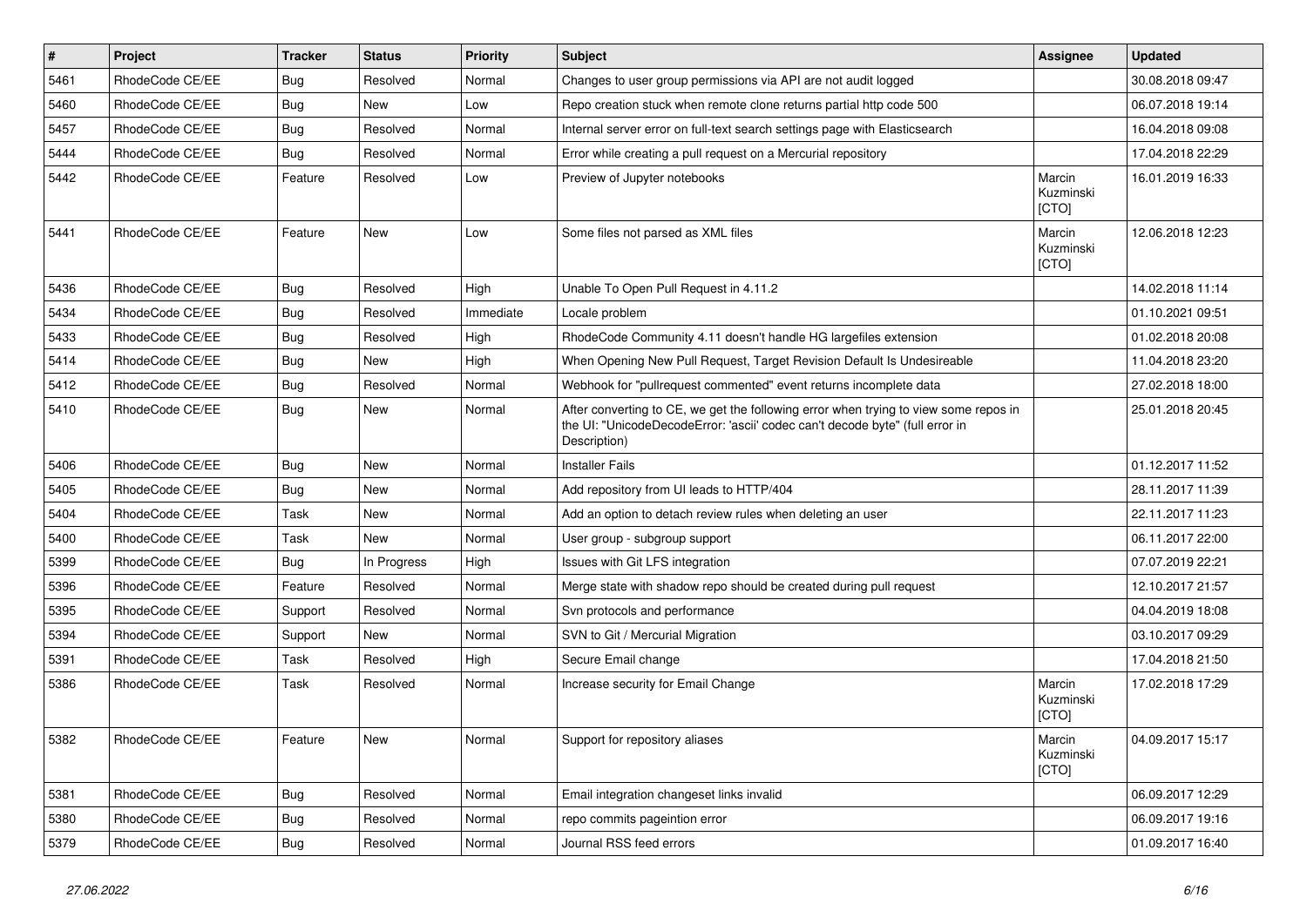| $\pmb{\#}$ | Project         | <b>Tracker</b> | <b>Status</b> | <b>Priority</b> | Subject                                                                                       | <b>Assignee</b>              | <b>Updated</b>   |
|------------|-----------------|----------------|---------------|-----------------|-----------------------------------------------------------------------------------------------|------------------------------|------------------|
| 5376       | RhodeCode CE/EE | Bug            | Resolved      | Normal          | error: pretxnchangegroup.acl hook failed: acl: user "" denied on branch "default"             |                              | 16.08.2017 19:45 |
| 5375       | RhodeCode CE/EE | Support        | Resolved      | Normal          | How do I configure "Go to" to just search repository names?                                   |                              | 16.08.2017 18:00 |
| 5371       | RhodeCode CE/EE | Bug            | New           | Normal          | Comment times in Pull Requests are off by 1 day                                               |                              | 10.04.2018 15:11 |
| 5368       | RhodeCode CE/EE | Feature        | Resolved      | Normal          | Mercurial: Close branch before merging it                                                     | Mathieu Cantin               | 21.01.2020 02:11 |
| 5343       | RhodeCode CE/EE | <b>Task</b>    | Resolved      | Normal          | SSH key management and SSH support                                                            |                              | 18.08.2017 23:50 |
| 5337       | RhodeCode CE/EE | Bug            | Resolved      | Normal          | Possible memory leak after few Git Pull Requests                                              |                              | 08.08.2017 13:08 |
| 5326       | RhodeCode CE/EE | Task           | Resolved      | Normal          | Public usergroup profile                                                                      | Bartłomiej<br>Wołyńczyk      | 22.02.2018 15:44 |
| 5321       | RhodeCode CE/EE | Feature        | Resolved      | Normal          | Audit logs                                                                                    |                              | 21.06.2017 12:49 |
| 5316       | RhodeCode CE/EE | Feature        | In Progress   | Normal          | UI should provide checkout URL for a SVN path                                                 |                              | 06.11.2017 21:59 |
| 5304       | RhodeCode CE/EE | Bug            | Resolved      | Normal          | Email template not correct                                                                    |                              | 31.10.2018 08:36 |
| 5297       | RhodeCode CE/EE | <b>Bug</b>     | Resolved      | Normal          | Locale fails on a SuSE system                                                                 |                              | 31.10.2018 08:36 |
| 5289       | RhodeCode CE/EE | Feature        | <b>New</b>    | High            | Ability to Upload/Replace a file using the UI                                                 |                              | 22.09.2017 10:29 |
| 5278       | RhodeCode CE/EE | Feature        | New           | Normal          | Require support for git repositories of the form git://                                       |                              | 13.04.2017 15:20 |
| 5277       | RhodeCode CE/EE | <b>Bug</b>     | Resolved      | Normal          | table id=user list table - Ajax error                                                         |                              | 13.04.2017 01:04 |
| 5273       | RhodeCode CE/EE | Feature        | <b>New</b>    | Normal          | Comment status                                                                                |                              | 07.04.2017 13:10 |
| 5272       | RhodeCode CE/EE | Feature        | Resolved      | Normal          | Pull Request checklist                                                                        |                              | 21.01.2020 02:09 |
| 5271       | RhodeCode CE/EE | Feature        | <b>New</b>    | Normal          | Private comments                                                                              |                              | 07.04.2017 12:01 |
| 5270       | RhodeCode CE/EE | Task           | New           | Normal          | Comments updates                                                                              | Bartłomiej<br>Wołyńczyk      | 17.04.2018 21:51 |
| 5269       | RhodeCode CE/EE | Support        | New           | Normal          | Upgrade from RC EE 3.7.1 to RC EE 4.x                                                         |                              | 29.06.2017 19:36 |
| 5266       | RhodeCode CE/EE | Bug            | Resolved      | Normal          | Validate if changes in target branches get's propagated on Pull request updates               |                              | 05.04.2017 18:10 |
| 5265       | RhodeCode CE/EE | Task           | Resolved      | Normal          | Enable phases support                                                                         |                              | 11.05.2017 11:10 |
| 5259       | RhodeCode CE/EE | Bug            | Resolved      | Normal          | user-journal storage changes                                                                  |                              | 12.04.2017 00:04 |
| 5257       | RhodeCode CE/EE | Bug            | New           | Normal          | Git repository with big binary file provokes error and strange behavior/memory leak<br>of RH. | Marcin<br>Kuzminski<br>[CTO] | 23.03.2017 22:02 |
| 5256       | RhodeCode CE/EE | Feature        | <b>New</b>    | Normal          | Last repository access time.                                                                  |                              | 23.03.2017 16:34 |
| 5255       | RhodeCode CE/EE | Support        | <b>New</b>    | Normal          | I can't access issues created by me from mail                                                 |                              | 04.04.2017 11:28 |
| 5235       | RhodeCode CE/EE | Task           | Resolved      | Normal          | relative image support                                                                        |                              | 10.03.2017 23:37 |
| 5229       | RhodeCode CE/EE | Task           | Resolved      | Normal          | add support for https://clipboardjs.com/                                                      |                              | 21.01.2020 02:19 |
| 5227       | RhodeCode CE/EE | Bug            | New           | Normal          | 400 during a svn checkout, file with special chars                                            |                              | 23.02.2017 17:43 |
| 5225       | RhodeCode CE/EE | Task           | Resolved      | Normal          | add tag of author/contribitor to comments                                                     |                              | 11.05.2017 11:10 |
| 5221       | RhodeCode CE/EE | Task           | Resolved      | Normal          | Missing comment type in emails                                                                |                              | 19.02.2017 21:46 |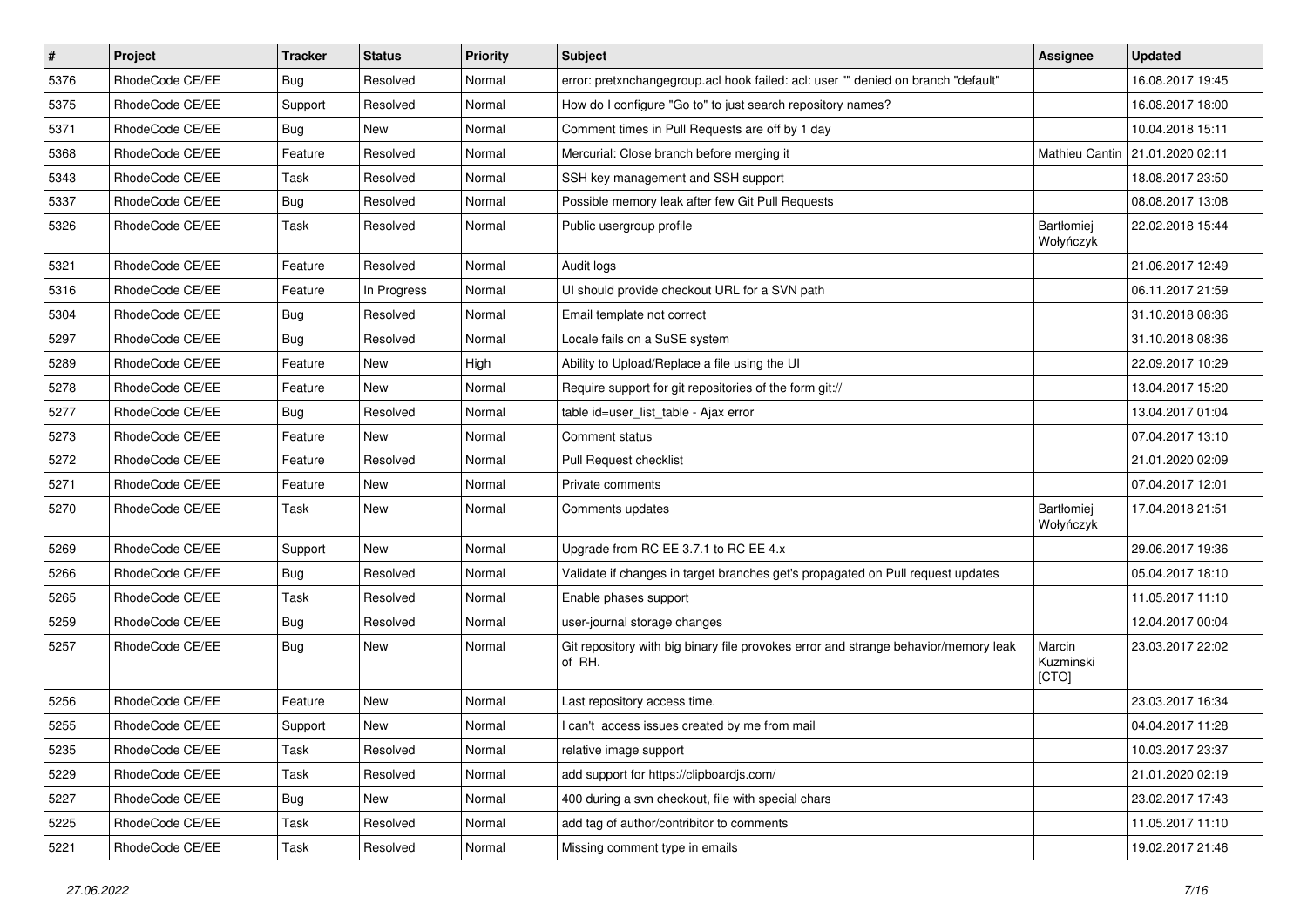| $\vert$ # | Project         | <b>Tracker</b> | <b>Status</b> | <b>Priority</b> | <b>Subject</b>                                                                                     | Assignee                     | <b>Updated</b>   |
|-----------|-----------------|----------------|---------------|-----------------|----------------------------------------------------------------------------------------------------|------------------------------|------------------|
| 5218      | RhodeCode CE/EE | <b>Bug</b>     | <b>New</b>    | Normal          | 500 when forking repository, when using special chars in password.                                 |                              | 19.02.2017 21:46 |
| 5213      | RhodeCode CE/EE | <b>Bug</b>     | Resolved      | Normal          | Fixing Apache Proxy timeout issues                                                                 |                              | 14.02.2017 09:44 |
| 5210      | RhodeCode CE/EE | Bug            | Resolved      | Normal          | webook problems                                                                                    |                              | 13.02.2017 19:43 |
| 5207      | RhodeCode CE/EE | Task           | Resolved      | Low             | Release 4.6.1                                                                                      |                              | 13.02.2017 18:04 |
| 5203      | RhodeCode CE/EE | Task           | Resolved      | Normal          | optimise large repos speed                                                                         |                              | 08.09.2017 16:10 |
| 5202      | RhodeCode CE/EE | Task           | Resolved      | Normal          | run git gc and git repack on GIT repos when we have a scheduler via celery in<br>pyramid           |                              | 04.12.2017 20:49 |
| 5201      | RhodeCode CE/EE | Task           | Resolved      | Normal          | API: implement describe-methods                                                                    |                              | 13.02.2017 15:57 |
| 5200      | RhodeCode CE/EE | Task           | <b>New</b>    | Normal          | investigate search improvements                                                                    |                              | 16.12.2019 16:04 |
| 5198      | RhodeCode CE/EE | Task           | Resolved      | Normal          | remove pyro4 from enterprise                                                                       |                              | 07.02.2017 19:28 |
| 5187      | RhodeCode CE/EE | Feature        | Resolved      | Normal          | changelog dynamic loading of commits                                                               |                              | 12.06.2018 12:31 |
| 5184      | RhodeCode CE/EE | Task           | Resolved      | Normal          | bump pyramid to 1.7.X                                                                              |                              | 06.02.2017 21:50 |
| 5164      | RhodeCode CE/EE | Bug            | Resolved      | Normal          | non-web calls are leaking session objects                                                          |                              | 13.01.2017 01:30 |
| 5150      | RhodeCode CE/EE | Task           | Resolved      | Normal          | Password reset promts in my account should be hidden in accounts that are not of<br>type rhodecode | Marcin<br>Kuzminski<br>[CTO] | 02.01.2017 16:34 |
| 4678      | RhodeCode CE/EE | Task           | Resolved      | Normal          | Release 4.5.2                                                                                      |                              | 19.12.2016 17:32 |
| 4677      | RhodeCode CE/EE | Support        | Resolved      | High            | API get repo refs not working?                                                                     |                              | 19.12.2016 11:46 |
| 4676      | RhodeCode CE/EE | <b>Bug</b>     | Resolved      | Normal          | Some admin passwords can make installation fail                                                    |                              | 16.12.2016 16:16 |
| 4675      | RhodeCode CE/EE | Bug            | Resolved      | Normal          | Disk free inodes are displayed incorrectly                                                         |                              | 13.12.2016 22:41 |
| 4670      | RhodeCode CE/EE | Task           | Resolved      | Normal          | Release 4.5.1                                                                                      | Marcin<br>Kuzminski<br>[CTO] | 06.12.2016 21:13 |
| 4669      | RhodeCode CE/EE | Task           | New           | Normal          | disable pytest sugar on nix-build                                                                  |                              | 01.12.2016 12:52 |
| 4666      | RhodeCode CE/EE | Task           | Resolved      | Normal          | Bump git and mercurial to latest versions                                                          |                              | 02.12.2016 19:01 |
| 4312      | RhodeCode CE/EE | Task           | <b>New</b>    | Normal          | Storage location changes                                                                           |                              | 11.07.2017 13:31 |
| 4311      | RhodeCode CE/EE | Task           | Resolved      | Normal          | Diffs feedback                                                                                     | Daniel D                     | 26.11.2016 14:10 |
| 4306      | RhodeCode CE/EE | Bug            | Resolved      | Normal          | Issue to push file with character # on a SVN                                                       |                              | 03.04.2017 16:44 |
| 4305      | RhodeCode CE/EE | Task           | Resolved      | Normal          | Meta-tagging could be excluded from limit                                                          |                              | 09.11.2016 19:27 |
| 4304      | RhodeCode CE/EE | <b>Bug</b>     | Resolved      | High            | Search: Internal Server Error                                                                      |                              | 26.11.2016 16:26 |
| 4303      | RhodeCode CE/EE | Support        | New           | Normal          | rhodecode instance                                                                                 |                              | 08.11.2016 16:32 |
| 4301      | RhodeCode CE/EE | Feature        | New           | Normal          | [API] toggle force password reset in api for Idap users                                            |                              | 28.10.2016 15:43 |
| 4299      | RhodeCode CE/EE | Task           | <b>New</b>    | Normal          | TEMPLATE repo groups                                                                               |                              | 22.09.2017 10:26 |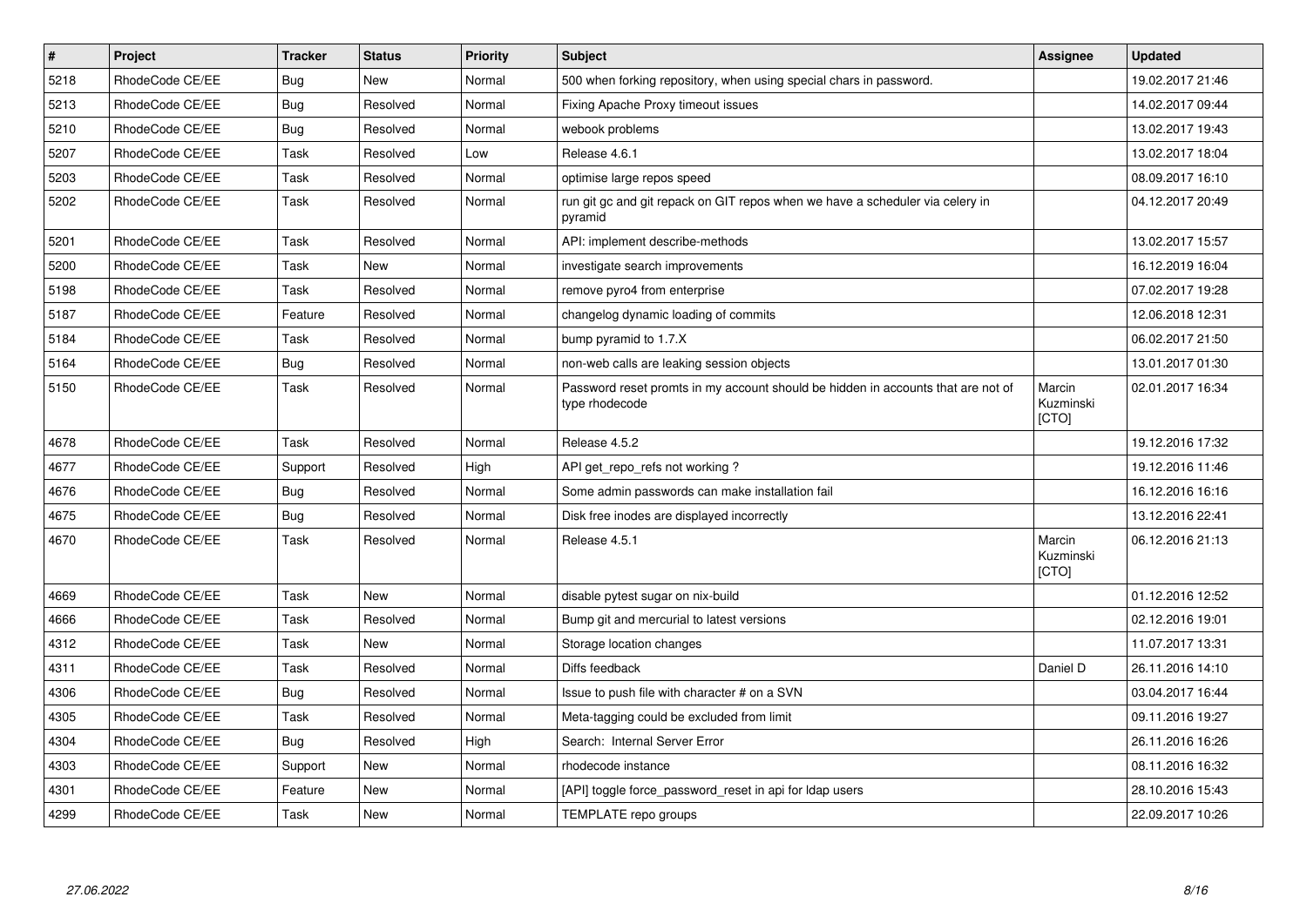| $\pmb{\#}$ | Project         | <b>Tracker</b> | <b>Status</b> | <b>Priority</b> | <b>Subject</b>                                                                                                       | <b>Assignee</b>              | <b>Updated</b>   |
|------------|-----------------|----------------|---------------|-----------------|----------------------------------------------------------------------------------------------------------------------|------------------------------|------------------|
| 4297       | RhodeCode CE/EE | Task           | Resolved      | Normal          | redo the my-pull-requests page to use the datagrid                                                                   | Marcin<br>Kuzminski<br>[CTO] | 01.11.2016 09:31 |
| 4296       | RhodeCode CE/EE | Bug            | Resolved      | Normal          | [ee] Can not create pull requests with reviewers.                                                                    | Daniel D                     | 07.11.2016 21:17 |
| 4290       | RhodeCode CE/EE | Task           | <b>New</b>    | Normal          | Allow to transplant the review status to merged commits                                                              |                              | 17.04.2018 21:50 |
| 4289       | RhodeCode CE/EE | Task           | <b>New</b>    | Low             | [ce, ee] clean up pygments lexer functions + handling                                                                | Daniel D                     | 21.10.2016 14:44 |
| 4288       | RhodeCode CE/EE | Task           | Resolved      | Normal          | [ce, ee] unify controllers that use diffs                                                                            | Daniel D                     | 02.08.2017 11:41 |
| 4285       | RhodeCode CE/EE | <b>Bug</b>     | New           | Normal          | Intermittent error while trying to create or fork a repository                                                       |                              | 17.10.2016 22:42 |
| 4283       | RhodeCode CE/EE | Task           | Resolved      | Normal          | bump whoosh to 2.7.4 release                                                                                         |                              | 13.12.2016 21:08 |
| 4282       | RhodeCode CE/EE | Task           | Resolved      | Normal          | Add inode limit together with disk usage                                                                             | Marcin<br>Kuzminski<br>[CTO] | 19.10.2016 12:18 |
| 4281       | RhodeCode CE/EE | Task           | Resolved      | Normal          | Fix docs on To `increase database performance`                                                                       | Marcin<br>Kuzminski<br>[CTO] | 18.10.2016 16:39 |
| 4279       | RhodeCode CE/EE | Bug            | Resolved      | Normal          | re-captcha validation is broken                                                                                      | Martin<br>Bornhold           | 26.10.2016 22:27 |
| 4278       | RhodeCode CE/EE | <b>Bug</b>     | Resolved      | Normal          | [admin] Clicking the save button in admin -> settings -> issue tracker leads to<br>exception if no patterns entered. | Daniel D                     | 18.10.2016 13:38 |
| 4277       | RhodeCode CE/EE | Bug            | Resolved      | Normal          | [frontend] System info page does not work correctly in safari.                                                       | Martin<br>Bornhold           | 04.11.2016 12:08 |
| 4276       | RhodeCode CE/EE | Bug            | Resolved      | Normal          | System info page uses mercurial/git versions from RhodeCode instead of VCSServer                                     | Marcin<br>Kuzminski<br>[CTO] | 14.11.2016 21:19 |
| 4274       | RhodeCode CE/EE | Bug            | Resolved      | Normal          | 500 error when push big objects                                                                                      |                              | 13.02.2017 19:53 |
| 4273       | RhodeCode CE/EE | Bug            | Resolved      | Urgent          | GIT executable not seen by vcsserver                                                                                 | Martin<br>Bornhold           | 13.10.2016 15:45 |
| 4272       | RhodeCode CE/EE | Feature        | <b>New</b>    | Normal          | Better SPAM protection                                                                                               |                              | 12.10.2016 11:14 |
| 4271       | RhodeCode CE/EE | <b>Bug</b>     | Resolved      | Normal          | Browsing new repository groups via SVN issue                                                                         | Martin<br>Bornhold           | 19.10.2016 11:11 |
| 4269       | RhodeCode CE/EE | Support        | Resolved      | Normal          | Allow flash messages to be permanently surpressed                                                                    | Marcin Lulek                 | 14.10.2016 12:46 |
| 4268       | RhodeCode CE/EE | Bug            | Resolved      | High            | [ee] default reviewers from changed lines is returning wrong values                                                  | Daniel D                     | 06.10.2016 14:35 |
| 4267       | RhodeCode CE/EE | Feature        | Resolved      | Normal          | [ce, ee] jira tracker integration wildcard project key support                                                       | Daniel D                     | 10.10.2016 20:13 |
| 4266       | RhodeCode CE/EE | <b>Bug</b>     | Resolved      | Normal          | Error 500 on integrations page after setting up Webhook                                                              |                              | 17.10.2016 15:35 |
| 4259       | RhodeCode CE/EE | Task           | Resolved      | Low             | Events, create post-create-user event                                                                                | Daniel D                     | 30.01.2017 20:11 |
| 4256       | RhodeCode CE/EE | <b>Bug</b>     | New           | Normal          | [ce, ee, ux] Source code highlight colors conflict with red/green inserted/deleted<br>blocks                         | Daniel D                     | 03.10.2016 05:00 |
| 4255       | RhodeCode CE/EE | <b>Bug</b>     | New           | Normal          | [translation, i18n] translation not being applied to integrations pages                                              |                              | 30.09.2016 15:56 |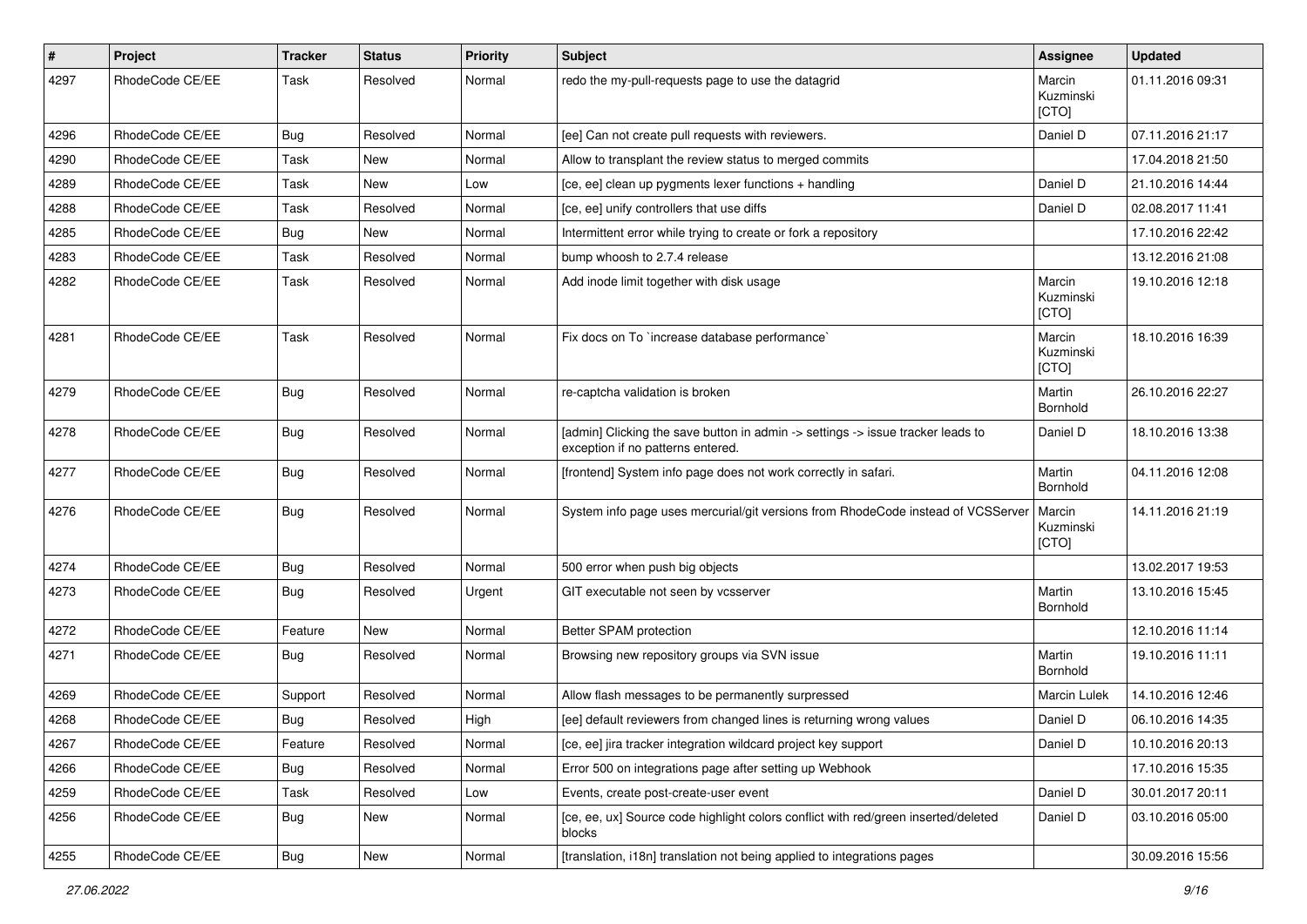| #    | <b>Project</b>  | <b>Tracker</b> | <b>Status</b> | <b>Priority</b> | <b>Subject</b>                                                                            | <b>Assignee</b>              | <b>Updated</b>   |
|------|-----------------|----------------|---------------|-----------------|-------------------------------------------------------------------------------------------|------------------------------|------------------|
| 4254 | RhodeCode CE/EE | <b>Bug</b>     | Resolved      | Normal          | [frontend] 500 Internal Server Error with i18n-ed pages                                   | Lisa Quatmann                | 30.09.2016 14:38 |
| 4252 | RhodeCode CE/EE | Support        | <b>New</b>    | Normal          | Backup & Recovery                                                                         |                              | 07.10.2016 19:47 |
| 4251 | RhodeCode CE/EE | Task           | Feedback      | High            | [customer] Pull request with subrepos                                                     | Martin<br>Bornhold           | 10.11.2016 17:52 |
| 4250 | RhodeCode CE/EE | <b>Bug</b>     | Resolved      | Normal          | Adding a reviewer into existing PR doesn't set a reason.                                  | Marcin<br>Kuzminski<br>[CTO] | 07.10.2016 20:05 |
| 4247 | RhodeCode CE/EE | <b>Bug</b>     | Resolved      | Normal          | [vcs] Using current time as timestamp during archive creating leads to changing<br>hashes | Martin<br>Bornhold           | 28.09.2016 12:07 |
| 4246 | RhodeCode CE/EE | Task           | New           | Normal          | [ce, ee, vcs, git] add tests for annotated git tags                                       | Daniel D                     | 13.02.2018 18:03 |
| 4245 | RhodeCode CE/EE | Task           | Resolved      | Normal          | Convert control command to use http mode by default                                       | Marcin<br>Kuzminski<br>[CTO] | 14.10.2016 16:13 |
| 4244 | RhodeCode CE/EE | Support        | Resolved      | Normal          | mod day syn template error when using auth realm with spaces in it                        | Martin<br>Bornhold           | 28.09.2016 12:07 |
| 4243 | RhodeCode CE/EE | Support        | Resolved      | High            | Gist visibility update?                                                                   | Martin<br>Bornhold           | 27.09.2016 06:40 |
| 4238 | RhodeCode CE/EE | Task           | Resolved      | Normal          | default reviewers updates                                                                 | Daniel D                     | 06.10.2016 14:26 |
| 4237 | RhodeCode CE/EE | Task           | Resolved      | Normal          | Enable HTTP support                                                                       | Martin<br>Bornhold           | 12.10.2016 11:51 |
| 4235 | RhodeCode CE/EE | Task           | Resolved      | High            | Support GIT LFS server                                                                    |                              | 23.03.2017 17:24 |
| 4234 | RhodeCode CE/EE | Task           | <b>New</b>    | Normal          | prepare and test RhodeCode VM image for AWS                                               | <b>Marcin Lulek</b>          | 11.07.2017 13:32 |
| 4233 | RhodeCode CE/EE | <b>Bug</b>     | Resolved      | High            | slack, git push problem                                                                   | Daniel D                     | 26.09.2016 11:56 |
| 4232 | RhodeCode CE/EE | Feature        | <b>New</b>    | Normal          | [ce, ee, pr, compare] redo diffs, support side by side diffs, html diffs                  | Daniel D                     | 25.10.2016 15:40 |
| 4227 | RhodeCode CE/EE | Support        | Resolved      | Normal          | VBScript files detected as text/plain - no syntax highlighting                            |                              | 14.09.2016 22:38 |
| 4226 | RhodeCode CE/EE | Feature        | <b>New</b>    | Normal          | [settings, system info] add VCS and Channelstream status to System Info                   |                              | 14.09.2016 16:45 |
| 4225 | RhodeCode CE/EE | Feature        | Resolved      | Normal          | [ce, ee] repo group integrations cascade to child repo groups                             | Daniel D                     | 14.09.2016 11:12 |
| 4224 | RhodeCode CE/EE | Bug            | Resolved      | Normal          | [docs] update docs re: removing old instances when switching editions                     | Lisa Quatmann                | 11.10.2016 15:36 |
| 4223 | RhodeCode CE/EE | Bug            | Resolved      | High            | [git, tags] annotated tags not appearing in UI                                            | Daniel D                     | 12.09.2016 06:12 |
| 4222 | RhodeCode CE/EE | Feature        | <b>New</b>    | Normal          | Configurable detection of READMEs                                                         |                              | 09.09.2016 10:05 |
| 4219 | RhodeCode CE/EE | Feature        | Resolved      | Normal          | [ce, ee] Add mandatory reviewers for pull requests                                        | Marcin<br>Kuzminski<br>[CTO] | 20.06.2017 15:23 |
| 4216 | RhodeCode CE/EE | Task           | <b>New</b>    | Normal          | [ux, renderers] implement consistent rendering for text fields                            |                              | 06.09.2016 11:46 |
| 4213 | RhodeCode CE/EE | Feature        | <b>New</b>    | High            | Embed PostgreSQL database                                                                 | Marcin<br>Kuzminski<br>[CTO] | 03.09.2016 23:45 |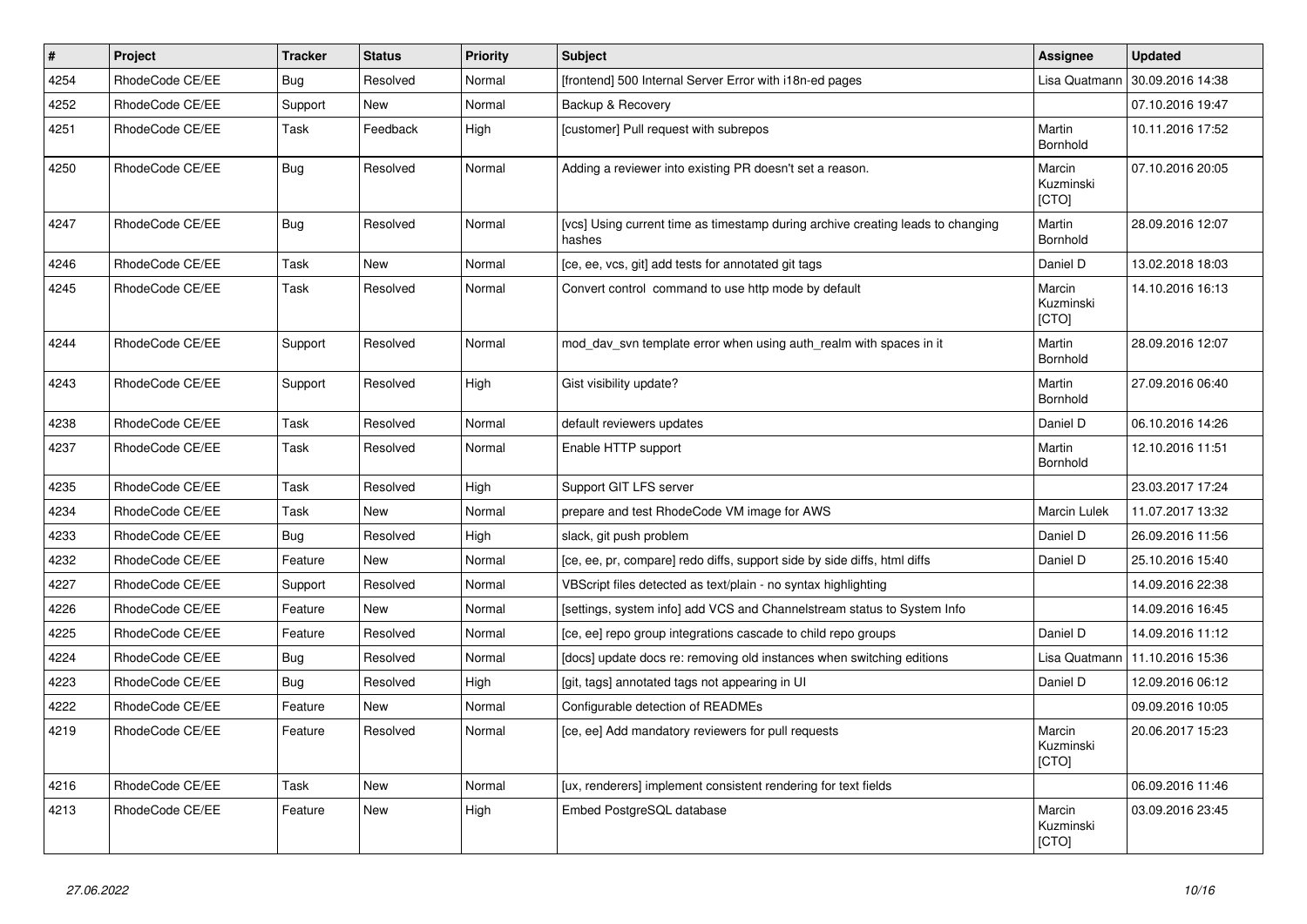| $\pmb{\#}$ | Project         | Tracker    | <b>Status</b> | <b>Priority</b> | <b>Subject</b>                                                                                       | Assignee                     | <b>Updated</b>   |
|------------|-----------------|------------|---------------|-----------------|------------------------------------------------------------------------------------------------------|------------------------------|------------------|
| 4211       | RhodeCode CE/EE | Feature    | Resolved      | Normal          | [ce, ee] increase webhook flexibility                                                                | Marcin<br>Kuzminski<br>[CTO] | 20.06.2022 10:55 |
| 4208       | RhodeCode CE/EE | Bug        | New           | Normal          | [ce, ee] test errors get hidden by error page                                                        | Daniel D                     | 14.09.2016 12:00 |
| 4207       | RhodeCode CE/EE | Feature    | Resolved      | Normal          | Support for obsolescence markers in changelog UI                                                     |                              | 19.05.2017 16:14 |
| 4206       | RhodeCode CE/EE | Bug        | Resolved      | High            | Error creating SVN groups                                                                            |                              | 15.09.2016 13:24 |
| 4203       | RhodeCode CE/EE | Task       | Resolved      | Normal          | Get rid of svn.proxy.parent_path_root, and replace it with reading storage location<br>from Database | Martin<br><b>Bornhold</b>    | 22.09.2016 14:31 |
| 4202       | RhodeCode CE/EE | Task       | Resolved      | Normal          | Polish the 503.html page                                                                             | Daniel D                     | 30.08.2016 23:54 |
| 4199       | RhodeCode CE/EE | Bug        | Resolved      | High            | investigate: ongoing SSL problems when switching to 4.X from 3.X                                     | Johannes<br>Bornhold         | 15.09.2016 13:14 |
| 4197       | RhodeCode CE/EE | Task       | New           | Normal          | [ce, ee] get list of users with their permissions to a repository                                    | Daniel D                     | 22.09.2017 10:30 |
| 4194       | RhodeCode CE/EE | Task       | Resolved      | Normal          | move svn http backend out of labs into a real VCS settings                                           | Lisa Quatmann                | 14.09.2016 23:16 |
| 4193       | RhodeCode CE/EE | Feature    | In Progress   | Normal          | Improve Filter Functionality in the Change Log                                                       | Marcin<br>Kuzminski<br>[CTO] | 22.09.2017 10:25 |
| 4192       | RhodeCode CE/EE | Feature    | Resolved      | Normal          | [ce, ee] slack/hipchat integrations group commits by branch pushed                                   |                              | 09.09.2016 19:01 |
| 4191       | RhodeCode CE/EE | Feature    | New           | Normal          | Add custom Image logo option to header                                                               |                              | 22.08.2016 14:49 |
| 4190       | RhodeCode CE/EE | <b>Bug</b> | New           | Normal          | [tests] fix or remove rst xss inline test                                                            |                              | 22.08.2016 12:15 |
| 4189       | RhodeCode CE/EE | Bug        | New           | Normal          | [tests, git] count of commit ids is different for git than hg when comparing remote                  |                              | 22.08.2016 12:34 |
| 4188       | RhodeCode CE/EE | <b>Bug</b> | New           | Normal          | [tests, svn] changeset tests produce different results for svn                                       |                              | 22.08.2016 09:54 |
| 4184       | RhodeCode CE/EE | <b>Bug</b> | Resolved      | High            | fix content INT overflow bug                                                                         | Marcin<br>Kuzminski<br>[CTO] | 23.08.2016 10:31 |
| 4183       | RhodeCode CE/EE | Feature    | Resolved      | Normal          | Different roles for PR reviewers                                                                     | Daniel D                     | 12.10.2020 23:13 |
| 4182       | RhodeCode CE/EE | Feature    | New           | Normal          | add direct link from notification to corresponding PR                                                |                              | 19.08.2016 12:35 |
| 4181       | RhodeCode CE/EE | Task       | Resolved      | Normal          | Integrations: allow root repos only integrations                                                     | Daniel D                     | 31.08.2016 17:44 |
| 4180       | RhodeCode CE/EE | Task       | Resolved      | Normal          | integrations: possible limit the updates sent                                                        | Daniel D                     | 22.08.2016 12:22 |
| 4179       | RhodeCode CE/EE | Task       | New           | Normal          | [ce, ee] refine perms summary list                                                                   | Daniel D                     | 14.09.2016 12:09 |
| 4178       | RhodeCode CE/EE | Bug        | Resolved      | Normal          | RhodeCode EE OVA VM wont run on a ESX 6.0 host                                                       | Marcin<br>Kuzminski<br>[CTO] | 15.09.2016 13:25 |
| 4175       | RhodeCode CE/EE | Feature    | Resolved      | Normal          | [ce, ee] repo group integrations                                                                     | Daniel D                     | 16.08.2016 20:00 |
| 4173       | RhodeCode CE/EE | Bug        | Resolved      | Urgent          | [ce, ee] mysql recycle pool timeout not working                                                      | Daniel D                     | 16.08.2016 22:02 |
| 4169       | RhodeCode CE/EE | Task       | Resolved      | Normal          | re-architecture celery support                                                                       |                              | 17.11.2017 19:21 |
| 4166       | RhodeCode CE/EE | Bug        | Resolved      | Urgent          | [ce] Rhodecode crashing after MySQL error                                                            |                              | 23.08.2016 23:35 |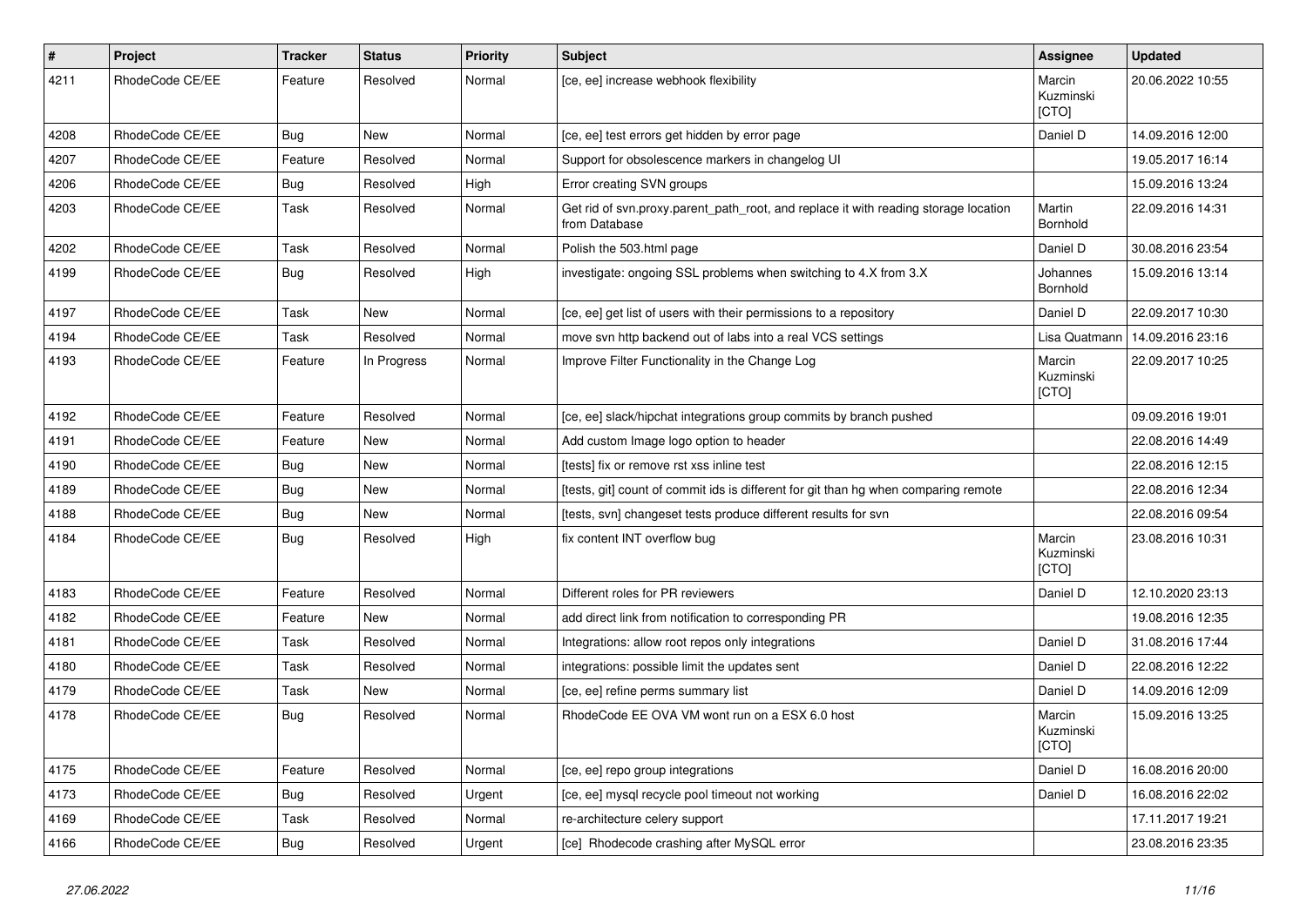| $\vert$ # | Project         | <b>Tracker</b> | <b>Status</b> | <b>Priority</b> | <b>Subject</b>                                                                                                     | Assignee                            | <b>Updated</b>   |
|-----------|-----------------|----------------|---------------|-----------------|--------------------------------------------------------------------------------------------------------------------|-------------------------------------|------------------|
| 4163      | RhodeCode CE/EE | Task           | <b>New</b>    | Normal          | [ce, ee] celery refactor + upgrade                                                                                 |                                     | 15.08.2016 12:32 |
| 4157      | RhodeCode CE/EE | Feature        | <b>New</b>    | Normal          | [integrations] Integrate with industry standard SW development tools                                               | Daniel D                            | 08.08.2016 12:55 |
| 4155      | RhodeCode CE/EE | Bug            | Resolved      | Low             | Date of Last Change is not displayed correctly                                                                     | Marcin<br>Kuzminski<br>[CTO]        | 21.01.2020 02:20 |
| 4154      | RhodeCode CE/EE | Bug            | <b>New</b>    | Low             | [ce, ee] user register via github captcha                                                                          |                                     | 05.08.2016 22:51 |
| 4153      | RhodeCode CE/EE | Task           | Resolved      | Normal          | Optimize readme fetching by changing the system of readme detection                                                | Johannes<br>Bornhold                | 09.09.2016 10:17 |
| 4151      | RhodeCode CE/EE | Task           | Resolved      | Normal          | [packaging] Subversion to current 1.9.X                                                                            |                                     | 09.09.2016 10:18 |
| 4147      | RhodeCode CE/EE | Task           | <b>New</b>    | Normal          | [ce, ee, docs] Events documentation                                                                                | Daniel D                            | 15.08.2016 12:33 |
| 4144      | RhodeCode CE/EE | Feature        | <b>New</b>    | Normal          | [ux] improve enable/disable of notifications                                                                       |                                     | 02.08.2016 17:19 |
| 4140      | RhodeCode CE/EE | Task           | Resolved      | Normal          | Check middleware chain status, and Verify that special middleware is catching<br>exceptions correctly              |                                     | 23.08.2016 12:13 |
| 4121      | RhodeCode CE/EE | <b>Bug</b>     | Resolved      | Normal          | [ce, ee] server announcement has extra margin                                                                      | Lisa Quatmann                       | 26.09.2016 14:00 |
| 4120      | RhodeCode CE/EE | Task           | New           | Normal          | [ce] replace get_repo_nodes api                                                                                    | Daniel D                            | 17.04.2018 21:49 |
| 4116      | RhodeCode CE/EE | Bug            | <b>New</b>    | High            | [ee] Starting EE or running paster commands like setup-rhodecode does not work<br>without setting LC_ALL properly. |                                     | 18.08.2016 21:03 |
| 4110      | RhodeCode CE/EE | Bug            | In Progress   | Normal          | [ce, ee] repos can be named admin, static                                                                          | Daniel D                            | 20.07.2016 19:51 |
| 4109      | RhodeCode CE/EE | Bug            | <b>New</b>    | Normal          | [files] The "switch to commit" widget is broken after using browser back button                                    |                                     | 17.04.2018 21:50 |
| 4108      | RhodeCode CE/EE | Task           | Resolved      | Normal          | Release 4.2.2                                                                                                      |                                     | 14.10.2016 13:08 |
| 4092      | RhodeCode CE/EE | Bug            | Feedback      | Normal          | [ce, ee] Redmine/JIRA integrations - smart commits                                                                 | Daniel D                            | 21.07.2016 12:59 |
| 4091      | RhodeCode CE/EE | Bug            | Resolved      | Normal          | [ce, ee] Redmine integration blocks for 30 seconds if redmine server not available                                 | Daniel D                            | 15.07.2016 12:26 |
| 4090      | RhodeCode CE/EE | <b>Bug</b>     | Resolved      | Normal          | test ticket                                                                                                        |                                     | 09.03.2021 20:39 |
| 4089      | RhodeCode CE/EE | Bug            | Resolved      | Normal          | svn repository does not exist                                                                                      |                                     | 12.06.2018 12:29 |
| 4081      | RhodeCode CE/EE | Support        | Resolved      | Normal          | Receiving server 500 error when trying to clone repo from windows client using<br>eclipse                          |                                     | 12.07.2016 14:30 |
| 4074      | RhodeCode CE/EE | Feature        | <b>New</b>    | Normal          | Edit review comment                                                                                                | Bartłomiej<br>Wołyńczyk             | 17.04.2018 21:51 |
| 4065      | RhodeCode CE/EE | Bug            | Resolved      | Normal          | [ux, login] 404 on login after comment attempt                                                                     | Marcin<br>Kuzminski<br><b>[CTO]</b> | 04.07.2016 00:40 |
| 4051      | RhodeCode CE/EE | Task           | New           | Normal          | [ux, renderering] Consistent formatting on text fields.                                                            |                                     | 22.09.2017 10:27 |
| 4045      | RhodeCode CE/EE | Task           | <b>New</b>    | Normal          | File permissions                                                                                                   |                                     | 17.04.2018 21:49 |
| 4044      | RhodeCode CE/EE | Feature        | Resolved      | Normal          | <b>Branch permissions</b>                                                                                          |                                     | 30.08.2018 09:48 |
| 4040      | RhodeCode CE/EE | Bug            | <b>New</b>    | Low             | [ce, ee] logout when logged out causes 403 Cross-site request forgery detected                                     |                                     | 23.06.2016 13:40 |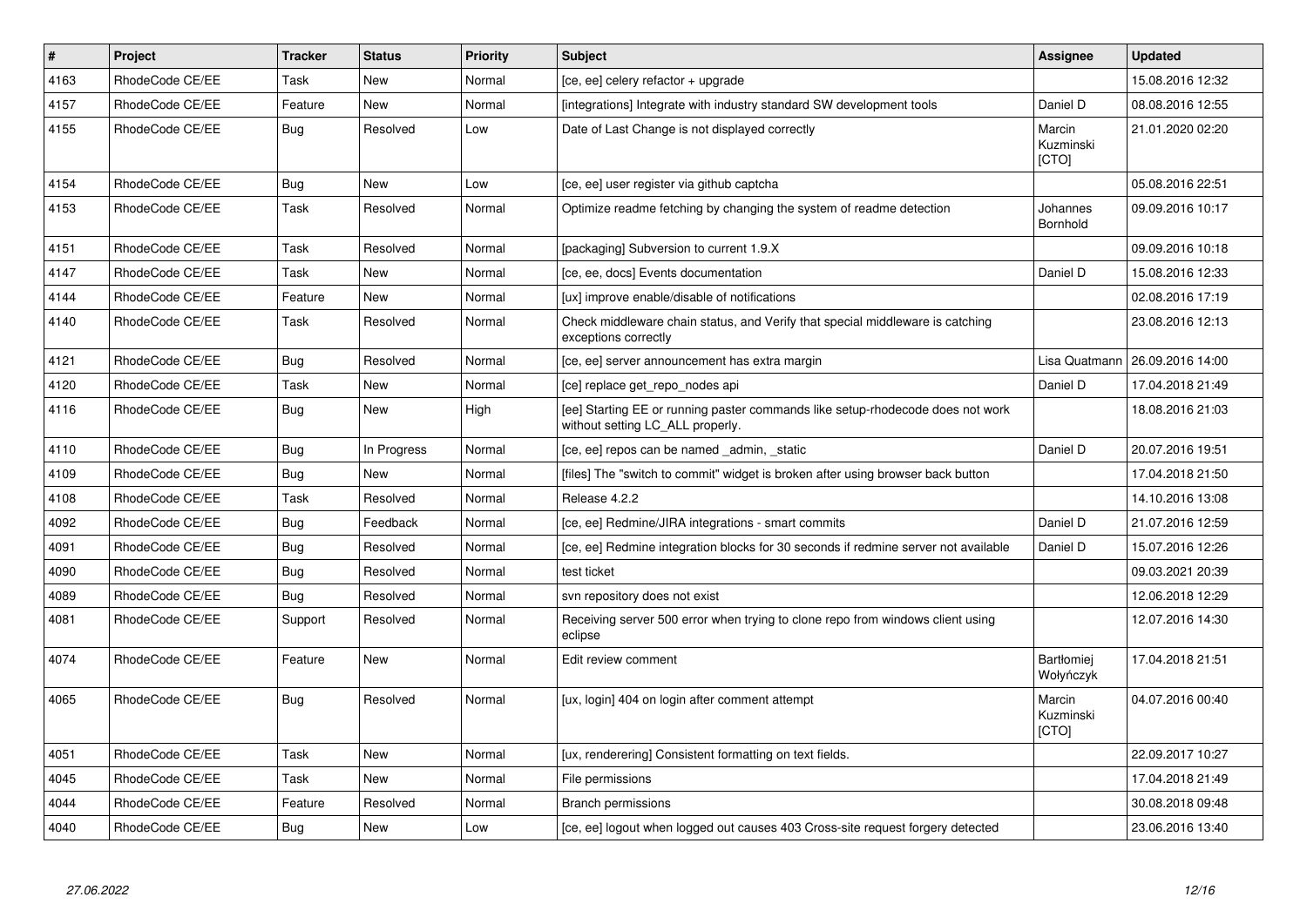| $\sharp$ | Project         | <b>Tracker</b> | <b>Status</b> | <b>Priority</b> | <b>Subject</b>                                                                          | <b>Assignee</b>              | <b>Updated</b>   |
|----------|-----------------|----------------|---------------|-----------------|-----------------------------------------------------------------------------------------|------------------------------|------------------|
| 4036     | RhodeCode CE/EE | Bug            | Resolved      | Normal          | encrypted clone_uri can throw unicodeerror after key change                             | Marcin<br>Kuzminski<br>[CTO] | 27.06.2016 19:38 |
| 4035     | RhodeCode CE/EE | Bug            | In Progress   | Normal          | failed to create whoosh index                                                           | Marcin<br>Kuzminski<br>[CTO] | 06.07.2016 00:04 |
| 4003     | RhodeCode CE/EE | Task           | Resolved      | Normal          | User personal repository groups improvements                                            |                              | 07.11.2016 16:12 |
| 4000     | RhodeCode CE/EE | Feature        | New           | Normal          | Make compare more functional                                                            | Marcin<br>Kuzminski<br>[CTO] | 18.11.2017 19:11 |
| 3999     | RhodeCode CE/EE | Feature        | Resolved      | Normal          | Add `send account information` to user creation page                                    |                              | 28.06.2016 15:22 |
| 3981     | RhodeCode CE/EE | Feature        | Resolved      | Normal          | Add cloud hosting like Gitlab, GitHub                                                   |                              | 02.03.2020 09:14 |
| 3980     | RhodeCode CE/EE | Feature        | <b>New</b>    | Normal          | Add CI engine                                                                           |                              | 05.06.2016 21:32 |
| 3979     | RhodeCode CE/EE | Feature        | New           | Normal          | Add kanban board                                                                        |                              | 05.06.2016 21:20 |
| 3978     | RhodeCode CE/EE | Feature        | New           | Normal          | Add bug tracker                                                                         |                              | 05.06.2016 21:20 |
| 3977     | RhodeCode CE/EE | Feature        | New           | Normal          | Wiki                                                                                    |                              | 05.06.2016 21:11 |
| 3971     | RhodeCode CE/EE | Bug            | Resolved      | Normal          | [ce, vcs] Merge requests/Pull requests failing due to rebase problem                    | Johannes<br>Bornhold         | 19.07.2016 15:54 |
| 3967     | RhodeCode CE/EE | Support        | In Progress   | Normal          | Server 500 error                                                                        |                              | 11.08.2016 13:39 |
| 3963     | RhodeCode CE/EE | Bug            | <b>New</b>    | Normal          | [ce] Getting a newly added repo via remap/rescan via api gives no data                  |                              | 27.05.2016 05:02 |
| 3956     | RhodeCode CE/EE | Bug            | <b>New</b>    | Normal          | [ce] - svn commit with all 'None' properties (author, message, etc.)                    |                              | 23.05.2016 17:22 |
| 3950     | RhodeCode CE/EE | Bug            | Resolved      | Normal          | [ce, ee] trying to merge pr against a deleted branch/bookmark breaks the pr page        | Martin<br>Bornhold           | 27.10.2016 16:12 |
| 3939     | RhodeCode CE/EE | Bug            | <b>New</b>    | Normal          | [ux] changelog filter blank after going back in browser                                 |                              | 18.05.2016 14:50 |
| 3923     | RhodeCode CE/EE | Bug            | New           | Normal          | odd exception on running internal-code                                                  |                              | 09.08.2016 10:54 |
| 3922     | RhodeCode CE/EE | Bug            | <b>New</b>    | Normal          | svn backend returns different diff to git/hg backends                                   |                              | 11.05.2016 14:29 |
| 3615     | RhodeCode CE/EE | <b>Bug</b>     | New           | Low             | (OperationalError) too many SQL variables on admin journal page                         |                              | 06.05.2016 11:45 |
| 3556     | RhodeCode CE/EE | Task           | Resolved      | Normal          | Disable and rename initial_repo_scan flag                                               | Marcin<br>Kuzminski<br>[CTO] | 22.04.2016 14:33 |
| 3555     | RhodeCode CE/EE | Bug            | Resolved      | Normal          | Then disabled repo location change the panel should explicitly state that it's disabled |                              | 25.04.2016 10:34 |
| 3549     | RhodeCode CE/EE | Bug            | Resolved      | Normal          | [4.0.0 regression], file source links use last commit id instead of current commit id   | Marcin<br>Kuzminski<br>[CTO] | 21.04.2016 16:10 |
| 3504     | RhodeCode CE/EE | Task           | In Progress   | Normal          | [routing] Move static assets under a common prefix                                      |                              | 19.07.2016 12:27 |
| 3488     | RhodeCode CE/EE | Bug            | Resolved      | Normal          | [frontend, styling] update icon font                                                    | Lisa Quatmann                | 04.10.2016 13:27 |
| 3486     | RhodeCode CE/EE | Feature        | New           | Normal          | expose origin of permission in perm dict for users                                      |                              | 06.06.2016 10:54 |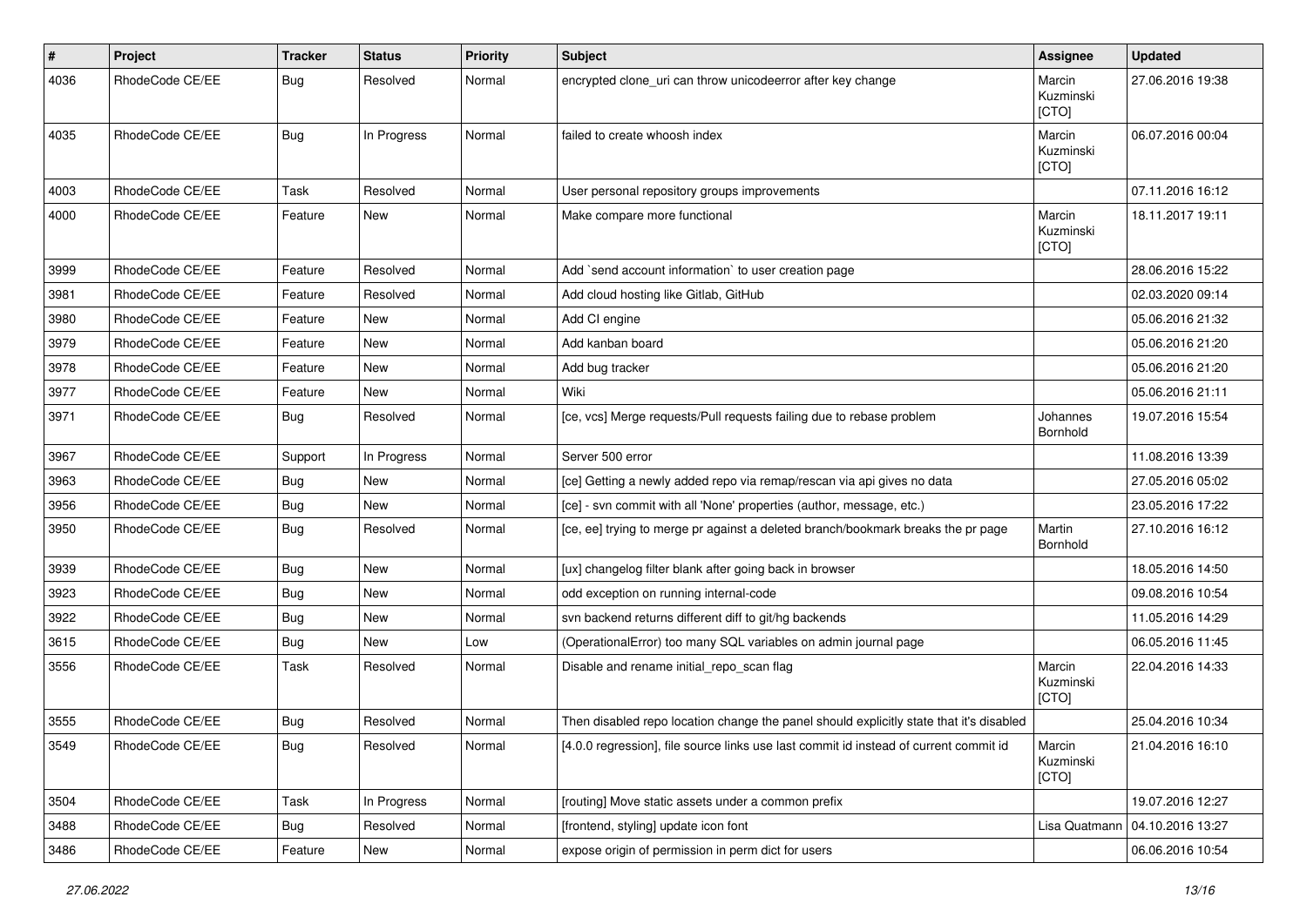| $\vert$ # | Project         | Tracker    | <b>Status</b> | <b>Priority</b> | <b>Subject</b>                                                                                | Assignee                     | <b>Updated</b>   |
|-----------|-----------------|------------|---------------|-----------------|-----------------------------------------------------------------------------------------------|------------------------------|------------------|
| 3484      | RhodeCode CE/EE | Task       | New           | Normal          | oauth: reduce required permissions for 3rd party                                              |                              | 13.04.2016 12:33 |
| 3483      | RhodeCode CE/EE | <b>Bug</b> | <b>New</b>    | Normal          | oauth: disable 3rd party registration if RhodeCode registration is disabled                   | Marcin<br>Kuzminski<br>[CTO] | 13.04.2016 12:13 |
| 3472      | RhodeCode CE/EE | Feature    | <b>New</b>    | Normal          | Expose unified hooks that can be used in SSH backend                                          |                              | 14.04.2016 17:54 |
| 3460      | RhodeCode CE/EE | Feature    | New           | Normal          | [ux, frontend] hide "show more" button when there is nothing more to show                     |                              | 11.04.2016 13:37 |
| 3455      | RhodeCode CE/EE | Feature    | New           | Normal          | [ux] commit message search should render entire commit message                                |                              | 07.04.2016 17:50 |
| 3454      | RhodeCode CE/EE | Task       | Feedback      | Normal          | [ce/ee] visually differentiate the two editions                                               | Marcin<br>Kuzminski<br>[CTO] | 10.08.2016 03:30 |
| 3441      | RhodeCode CE/EE | Bug        | New           | Normal          | [ux] clicking on line in file view scrolls to that line                                       |                              | 05.04.2016 13:35 |
| 3440      | RhodeCode CE/EE | Feature    | New           | Normal          | [design, ux] mock-up user interface for adding a branch/bookmark                              |                              | 05.04.2016 09:21 |
| 3382      | RhodeCode CE/EE | Bug        | New           | Normal          | download superrepo with subrepos                                                              |                              | 25.03.2016 01:30 |
| 3377      | RhodeCode CE/EE | Task       | New           | Normal          | extra fields types extensions                                                                 |                              | 24.03.2016 15:23 |
| 3376      | RhodeCode CE/EE | Task       | New           | Normal          | Repo action plugins                                                                           |                              | 24.03.2016 15:21 |
| 3373      | RhodeCode CE/EE | Feature    | New           | Normal          | Allow to create Bookmarks and Branches from UI                                                |                              | 05.04.2016 09:21 |
| 3372      | RhodeCode CE/EE | Bug        | In Progress   | High            | [Idap, groups] Customer gets an empty list of groups                                          | Mikhail<br>Chernykh          | 08.06.2016 11:32 |
| 3364      | RhodeCode CE/EE | Support    | New           | High            | Allow Specifying the Commit Message for Pull Request Merges                                   |                              | 17.04.2018 21:51 |
| 3362      | RhodeCode CE/EE | Task       | New           | Normal          | auth-plugins, indicate visually that plugin is turned on but NOT enabled                      |                              | 22.03.2016 19:03 |
| 3357      | RhodeCode CE/EE | Bug        | Resolved      | Normal          | switch to sometimes fails to load files metadata                                              |                              | 30.03.2016 10:56 |
| 3351      | RhodeCode CE/EE | <b>Bug</b> | New           | Normal          | Duplicate IP whitelist entry shows error flash                                                |                              | 21.03.2016 15:54 |
| 3334      | RhodeCode CE/EE | Bug        | <b>New</b>    | Normal          | Attempt to edit .coveragerc through the online file editor                                    |                              | 17.03.2016 13:49 |
| 3332      | RhodeCode CE/EE | Support    | New           | Normal          | LDAP settings page: Add button "test connection"                                              |                              | 17.03.2016 10:23 |
| 3261      | RhodeCode CE/EE | Task       | New           | Normal          | mousetrap.js bump to latest 1.5.X version                                                     |                              | 17.03.2016 12:52 |
| 3260      | RhodeCode CE/EE | Task       | <b>New</b>    | Normal          | api: expose get_repo_node method                                                              |                              | 17.03.2016 12:56 |
| 3250      | RhodeCode CE/EE | Bug        | New           | Normal          | Posting a comment message is very slow !                                                      |                              | 17.03.2016 12:57 |
| 3239      | RhodeCode CE/EE | Task       | Resolved      | Normal          | Catch all route for repo page or repo group page is always executing checks for<br>every page |                              | 21.04.2016 11:30 |
| 3022      | RhodeCode CE/EE | Bug        | New           | Normal          | SVN support with repositories groups                                                          |                              | 26.07.2016 18:25 |
| 2944      | RhodeCode CE/EE | Task       | New           | Normal          | Bump gunicorn to 19.4 version                                                                 |                              | 17.03.2016 12:58 |
| 2882      | RhodeCode CE/EE | Feature    | New           | Normal          | Bulk comment submit                                                                           |                              | 17.03.2016 17:50 |
| 2844      | RhodeCode CE/EE | Task       | New           | Normal          | Update Bcrypt to a maintained version                                                         |                              | 17.02.2018 20:37 |
| 2817      | RhodeCode CE/EE | Feature    | Resolved      | Normal          | Make largefiles downloadable from the interface                                               |                              | 27.03.2017 14:04 |
| 2744      | RhodeCode CE/EE | Task       | Resolved      | Normal          | Deprecating Internet Explorer                                                                 |                              | 06.07.2016 12:04 |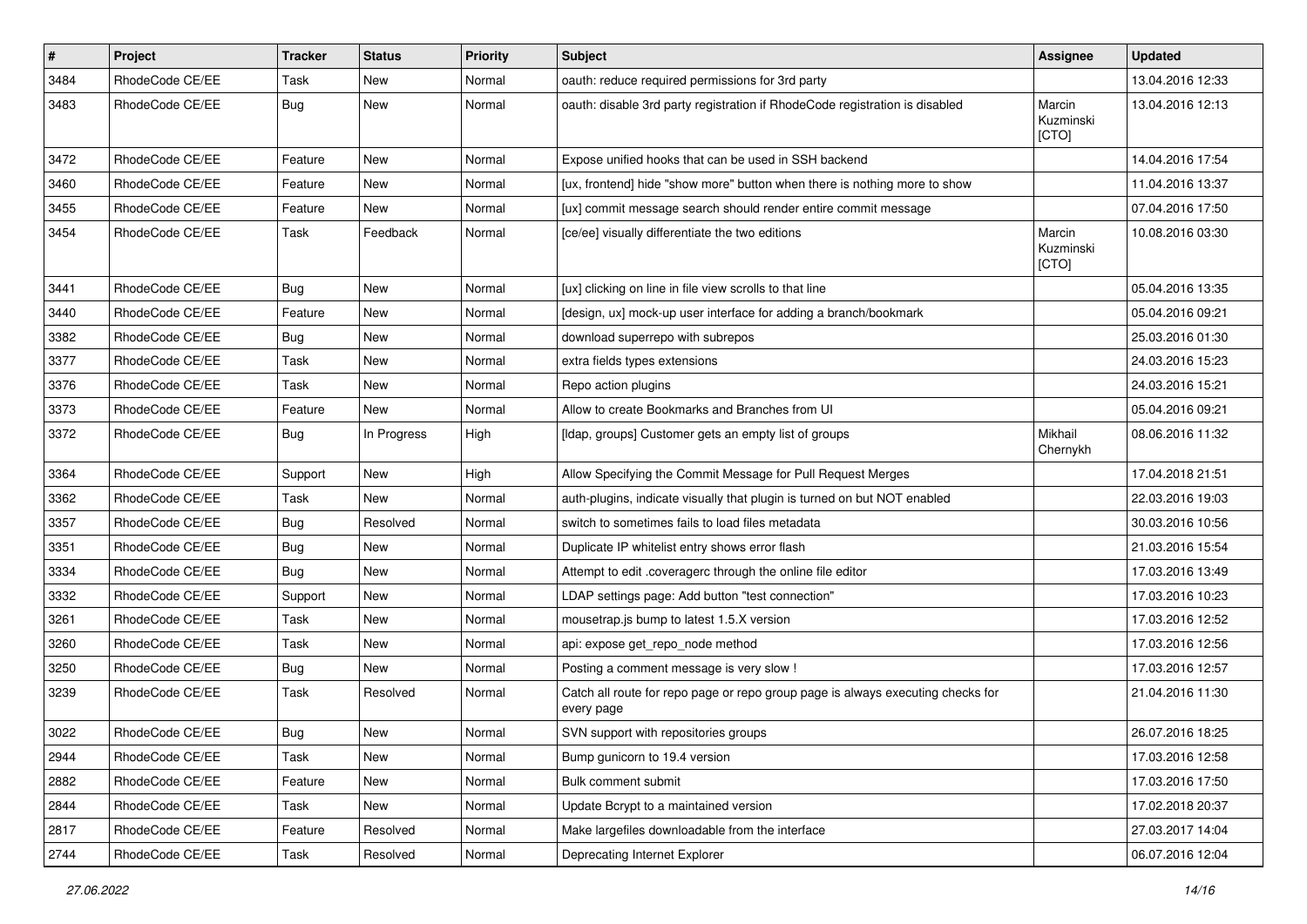| $\vert$ # | Project              | <b>Tracker</b> | <b>Status</b> | <b>Priority</b> | <b>Subject</b>                                                                                           | <b>Assignee</b>    | <b>Updated</b>   |
|-----------|----------------------|----------------|---------------|-----------------|----------------------------------------------------------------------------------------------------------|--------------------|------------------|
| 2539      | RhodeCode CE/EE      | Feature        | Feedback      | Normal          | Recursive deletion of resources                                                                          |                    | 20.04.2016 08:52 |
| 2264      | RhodeCode CE/EE      | Bug            | Resolved      | Normal          | New user password change doesn't actually require a password change.                                     |                    | 12.08.2016 16:01 |
| 1457      | RhodeCode CE/EE      | Feature        | New           | Normal          | add allow permissions inheritance on repo groups                                                         |                    | 22.09.2017 10:27 |
| 1404      | RhodeCode CE/EE      | <b>Bug</b>     | Resolved      | Normal          | clone of really huge git repo (4gb) causes pyro to explode                                               |                    | 07.02.2017 14:52 |
| 1131      | RhodeCode CE/EE      | Feature        | Resolved      | Normal          | Implement default reviewers for code review                                                              | Daniel D           | 21.09.2016 18:28 |
| 1055      | RhodeCode CE/EE      | Feature        | Resolved      | Normal          | [pr, vcs] Expose the shadow repository of a pull request                                                 | Martin<br>Bornhold | 26.10.2016 10:33 |
| 148       | RhodeCode CE/EE      | Feature        | New           | Normal          | [comments] Add per file and multiline comments in a changeset                                            |                    | 25.05.2016 10:20 |
| 5342      | RhodeCode Appenlight | Bug            | New           | Low             | Broken link [Applications Modify application]                                                            |                    | 21.06.2017 21:21 |
| 4220      | RhodeCode Appenlight | Feature        | <b>New</b>    | Low             | Search params allow sorting of result.                                                                   |                    | 06.09.2016 16:33 |
| 4071      | RhodeCode Appenlight | Feature        | New           | Normal          | Allow for easy out-out of assigned permissions                                                           |                    | 05.07.2016 10:14 |
| 4064      | RhodeCode Appenlight | Feature        | New           | Normal          | Create a multiple action feature for Reports and Logs lists                                              |                    | 30.06.2016 15:18 |
| 4063      | RhodeCode Appenlight | Feature        | New           | Normal          | add option to specify custom value in dashboard select                                                   |                    | 30.06.2016 15:17 |
| 4062      | RhodeCode Appenlight | Feature        | New           | Normal          | A way to see browser breakdown for an error                                                              |                    | 30.06.2016 15:16 |
| 4061      | RhodeCode Appenlight | Feature        | New           | Normal          | Timezone for applications                                                                                |                    | 30.06.2016 15:16 |
| 4060      | RhodeCode Appenlight | Feature        | New           | Normal          | Replayable requests                                                                                      |                    | 30.06.2016 15:15 |
| 4059      | RhodeCode Appenlight | Feature        | New           | Normal          | Server Monitoring                                                                                        |                    | 30.06.2016 15:15 |
| 4057      | RhodeCode Appenlight | Feature        | New           | Normal          | Negation option for search filter                                                                        |                    | 30.06.2016 15:12 |
| 4056      | RhodeCode Appenlight | Feature        | New           | Normal          | Optionally allow to filter graphs per machine in dashboard                                               |                    | 30.06.2016 15:12 |
| 4052      | RhodeCode Appenlight | Task           | New           | Normal          | release fixes                                                                                            | Marcin Lulek       | 29.06.2016 12:14 |
| 4017      | RhodeCode Appenlight | Feature        | New           | Low             | application logos need help                                                                              |                    | 14.06.2016 11:52 |
| 3994      | RhodeCode Appenlight | Bug            | New           | Normal          | during setup, user is given option to make admin account even if one does not exist                      |                    | 08.06.2016 12:44 |
| 3991      | RhodeCode Appenlight | Bug            | Resolved      | Normal          | report logs need upper margin                                                                            |                    | 21.06.2016 18:55 |
| 3990      | RhodeCode Appenlight | <b>Bug</b>     | New           | Normal          | some dashboard builder buttons are up against fields                                                     |                    | 07.06.2016 12:01 |
| 3989      | RhodeCode Appenlight | <b>Bug</b>     | Resolved      | Normal          | even up report spacing                                                                                   |                    | 21.06.2016 18:55 |
| 3987      | RhodeCode Appenlight | Bug            | New           | Normal          | adjust footer so it's consistent with the website footer                                                 |                    | 15.06.2016 10:20 |
| 3986      | RhodeCode Appenlight | <b>Bug</b>     | New           | Normal          | table headers should be left aligned                                                                     |                    | 07.06.2016 11:53 |
| 5628      | Documentation        | <b>Bug</b>     | New           | Normal          | Problems with SSH Connection docs                                                                        |                    | 06.05.2022 21:14 |
| 5627      | Documentation        | Bug            | New           | Normal          | Immediate re-run of rhodecode-index throws warnings on some repos (and suggests<br>rebuild from scratch) |                    | 02.07.2020 19:41 |
| 5625      | Documentation        | <b>Bug</b>     | New           | Normal          | Feedback on RhodeCode Full-text search docs                                                              |                    | 02.07.2020 19:22 |
| 5598      | Documentation        | <b>Bug</b>     | New           | Low             | Typo in force delete command                                                                             |                    | 19.03.2020 20:10 |
| 5591      | Documentation        | Support        | New           | Normal          | documentation typo                                                                                       |                    | 04.02.2020 19:43 |
| 5551      | Documentation        | <b>Bug</b>     | New           | Normal          | Mention LargeFile and LFS in the Backup page                                                             |                    | 21.04.2019 20:58 |